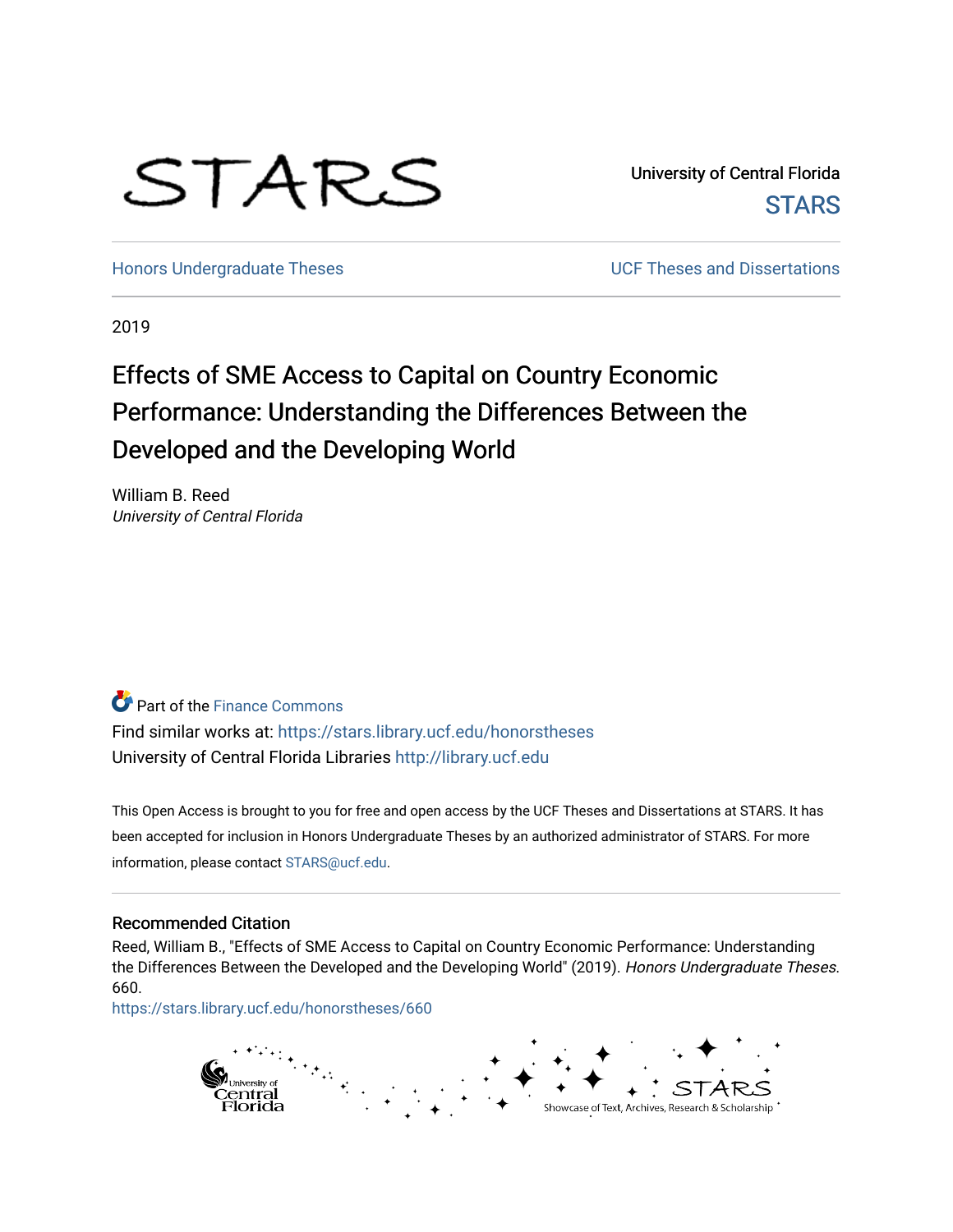## EFFECTS OF SME ACCESS TO CAPITAL ON COUNTRY ECONOMIC PERFORMANCE: UNDERSTANDING THE DIFFERENCES BETWEEN THE DEVELOPED AND THE DEVELOPING WORLD

by

## WILLIAM BENJAMIN REED

A thesis submitted in partial fulfillment of the requirements for the degree of Bachelor of Science in Business Administration in the Department of Finance in the College of Business Administration at the University of Central Florida Orlando, Florida

Fall Term, 2019

Thesis Chair: Melissa Frye, Ph.D.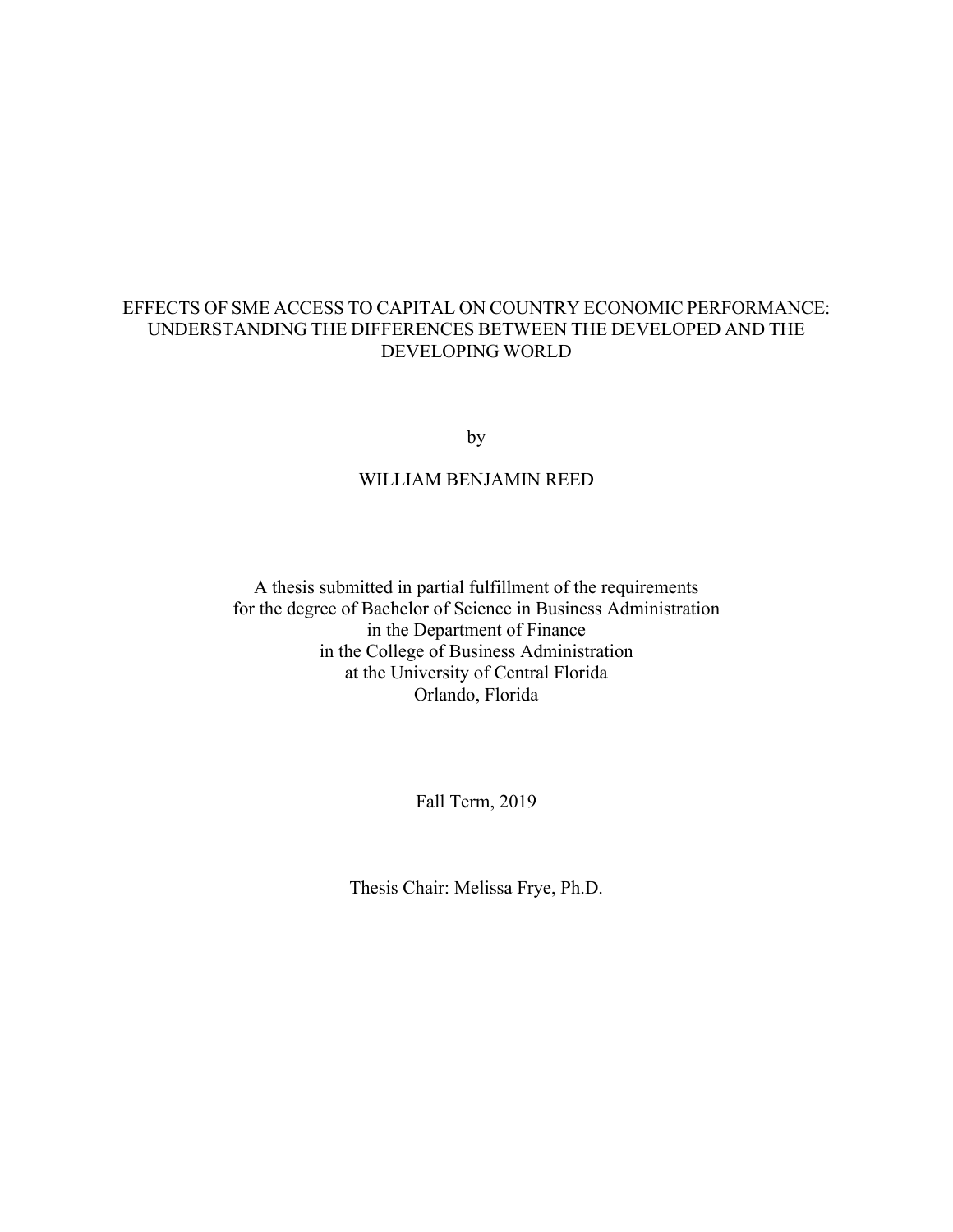Ó 2019 William B. Reed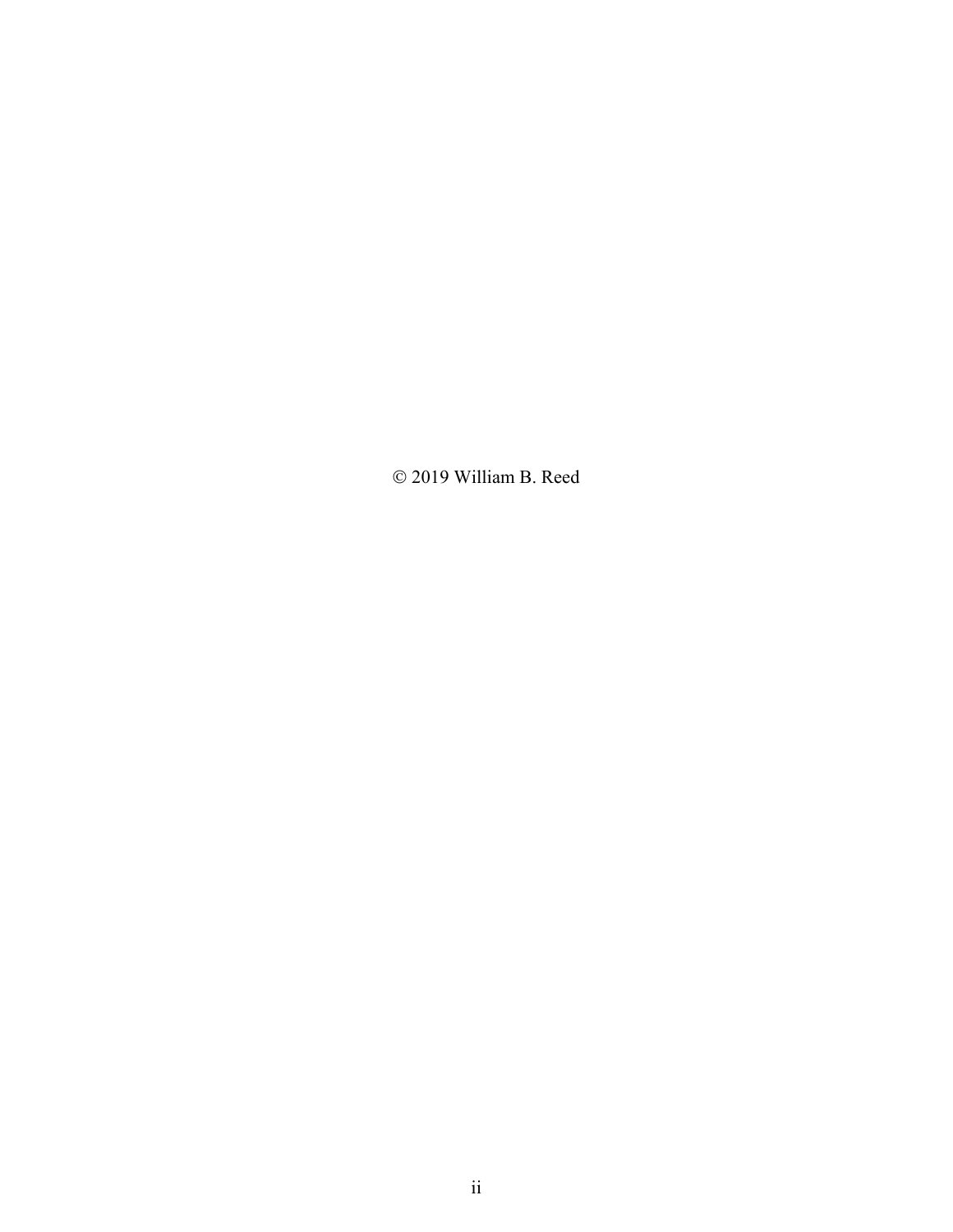#### **ABSTRACT**

The intent of this thesis is to explore the effects of small-medium enterprises' (SME) access to capital on country economic performance and examine the differences between the developed world and the developing world. Specifically, two main questions are addressed: whether there are significantly higher barriers-to-entry through a lack of access to credit in developing countries as well as whether SMEs access to credit around the world has changed over time.

Using a sample of 46 countries and grouping them two different ways (developed vs developing and free-market vs non-free-market), I find a negative correlation between the SMEs access to capital and country performance for both developed and developing economies. Surprisingly, the free-market and non-free-market economies differ in that free-market economies SME access to funding is positively correlated to GDP per capita and GNI for developed countries, while non-free-market economies SME access to funding are negatively correlated with country growth measurements (real GDP growth and gross fixed capital formation). The data do not, however, confidently support the conclusions that SMEs exert a causal impact on growth. Furthermore, I find that over the last decade, access to finance SME has remained relatively stagnant in developing countries, despite best efforts from the IMF and the World Bank.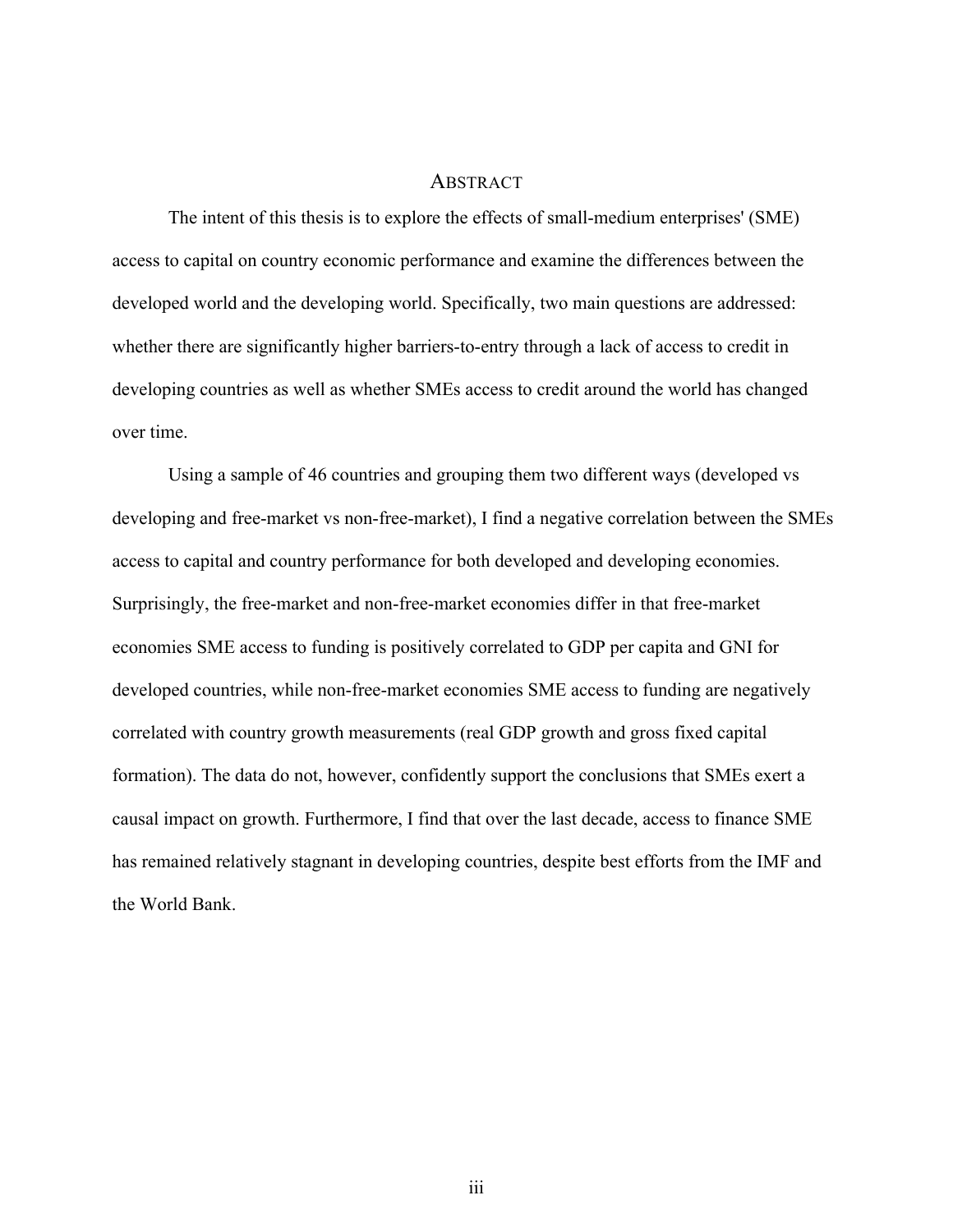DEDICATION

For my mom and dad, I love you more than anything. Through everything. Thank you.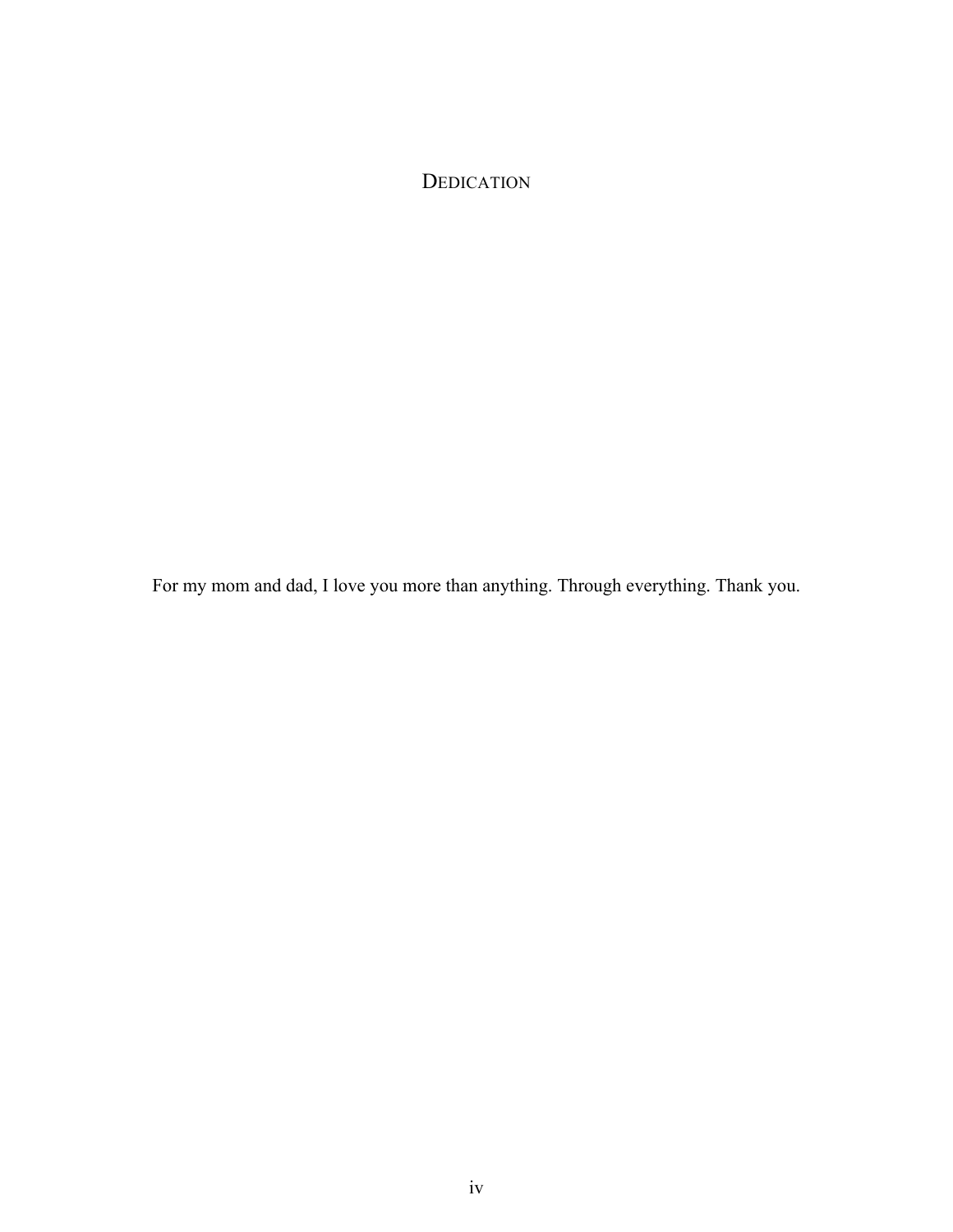## ACKNOWLEDGEMENTS

In a world where God is often an afterthought, I'd like to acknowledge Him first. I am thankful for His timing. In everything.

I'd also like to my Thesis Chair, Dr. Melissa Frye, for her patience with my timing. In everything. Thank you for being an educator, cheerleader, and confidant.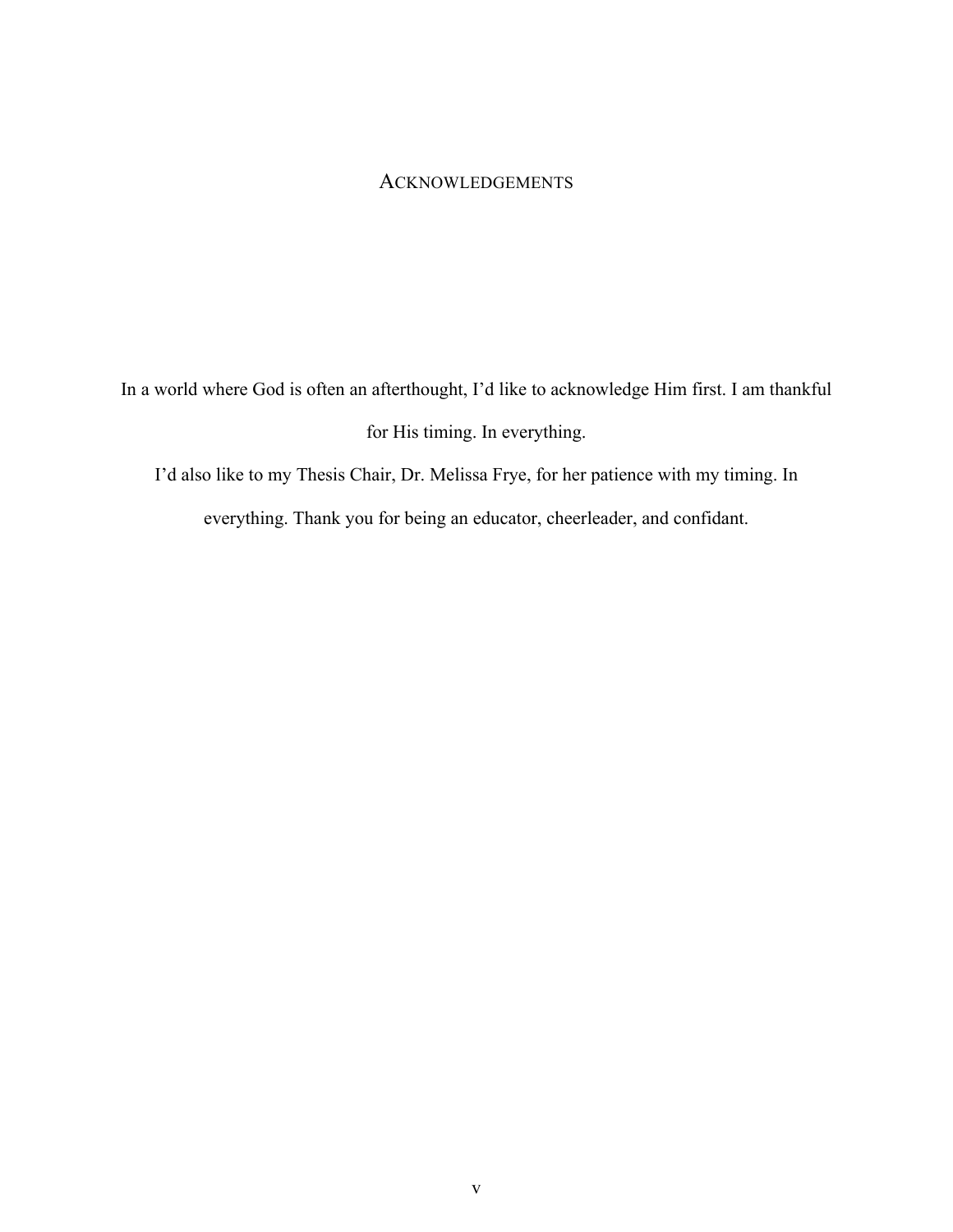## **TABLE OF CONTENTS**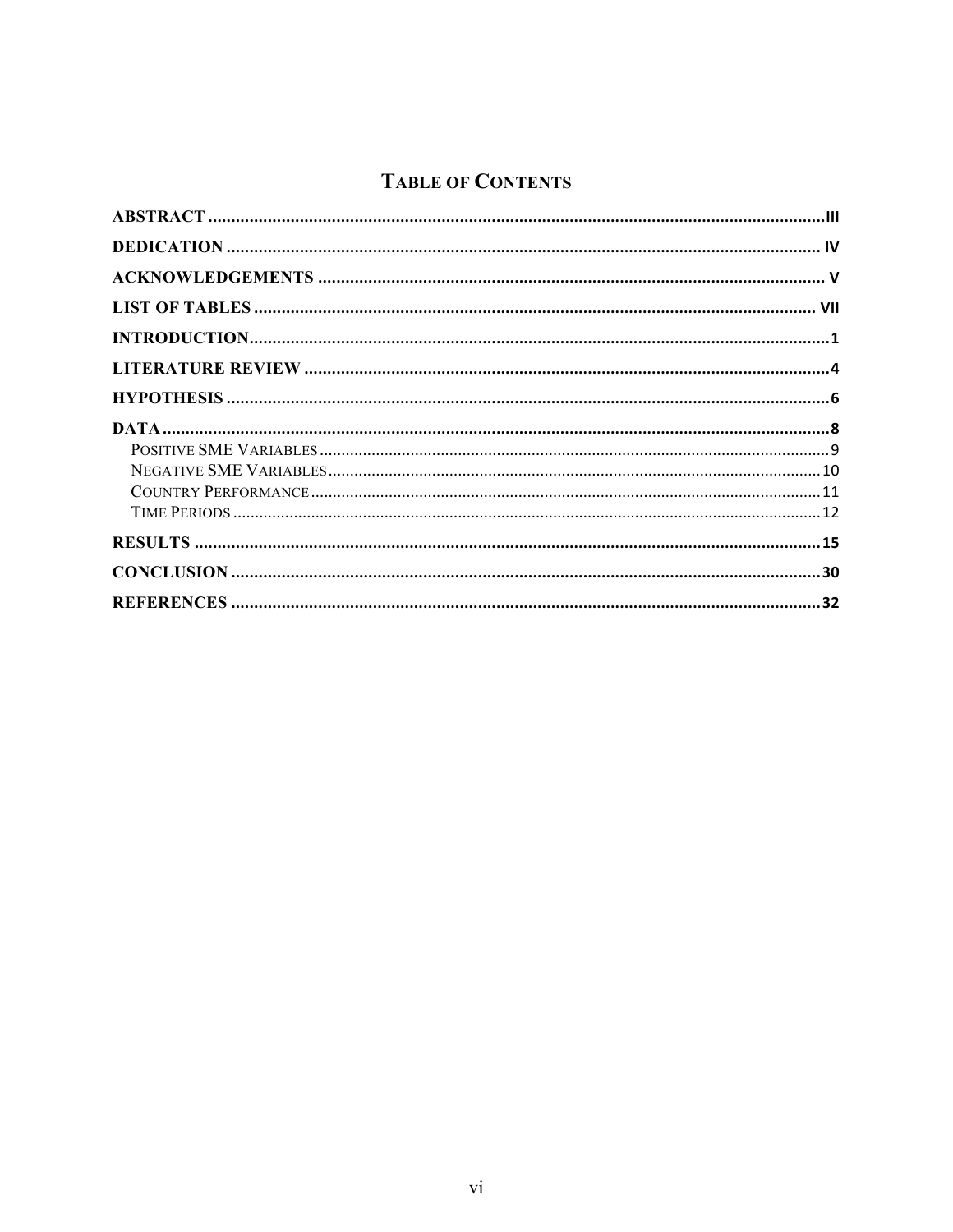## LIST OF TABLES

| Table 5: T-Test Early vs. Late Period (developed vs. developing) 18        |  |
|----------------------------------------------------------------------------|--|
|                                                                            |  |
| Table 7: T-Test Early vs. Late Period (free-market vs. non-free-market) 22 |  |
|                                                                            |  |
|                                                                            |  |
|                                                                            |  |
|                                                                            |  |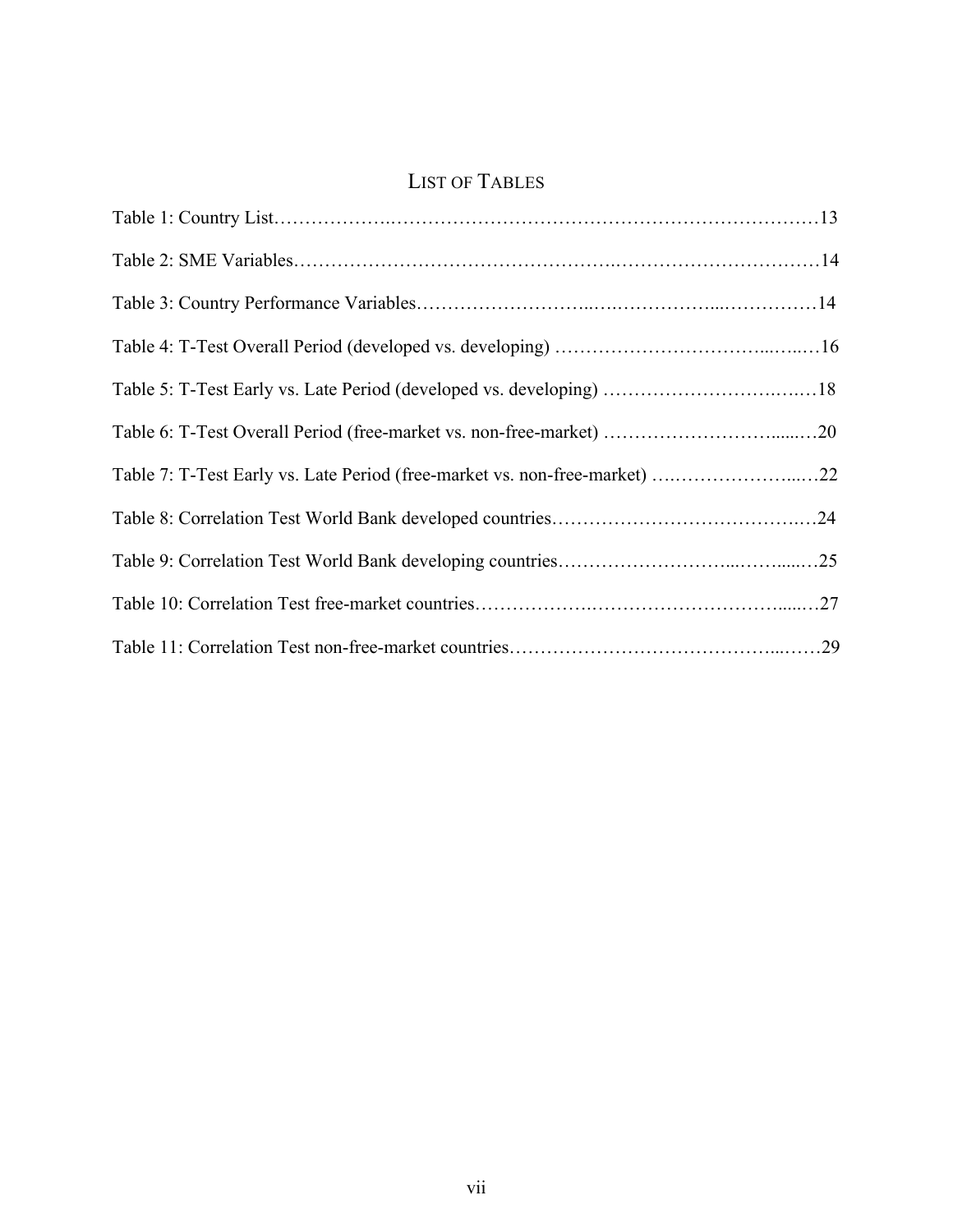#### **INTRODUCTION**

Without question, small-medium size enterprises (SMEs) are the drivers of both economic growth and job creation around the world. In 2015, enterprises employing fewer than 250 persons represented 99 percent of all enterprises in the EU (Eurostat, 2019). In 2016, US firms with fewer than 500 workers accounted for 99.7 percent of all enterprises while firms with fewer than 100 workers accounting for 98.2 percent of all enterprises. Small businesses accounted for 61.8% of net new jobs from the first quarter of 1993 until the third quarter of 2016 (Small Business & Entrepreneurship Council).

SME job creation is not simply a developed economy occurrence – SMEs impact job growth around the entire world. According to the World Bank, "in emerging markets, most formal jobs are generated by SMEs, which create 7 out of 10 jobs." However, the paper goes on to explain that, "access to finance is a key constraint to SME growth, it is the second most cited obstacle facing SMEs to grow their businesses in emerging markets and developing countries" (World Bank SME Finance, 2019).

To clarify, many governments, namely middle income and high-income economies, the OECD (used in this study) and the IMF, all define a SME as, *"*an enterprise employing up to 249 persons." They further divide the category into micro (1-9 employees), small (10-49 employees) and medium (50-249 employees) enterprises, though for this thesis I will use the large grouping of the above definition.

One might assume that technology and fintech have finally caught up with the lending world and are enabling SMEs to overcome information opaqueness through relationship lending. "Relationship lending" technology was first formally modelled in Petersen and Rajan (1995) and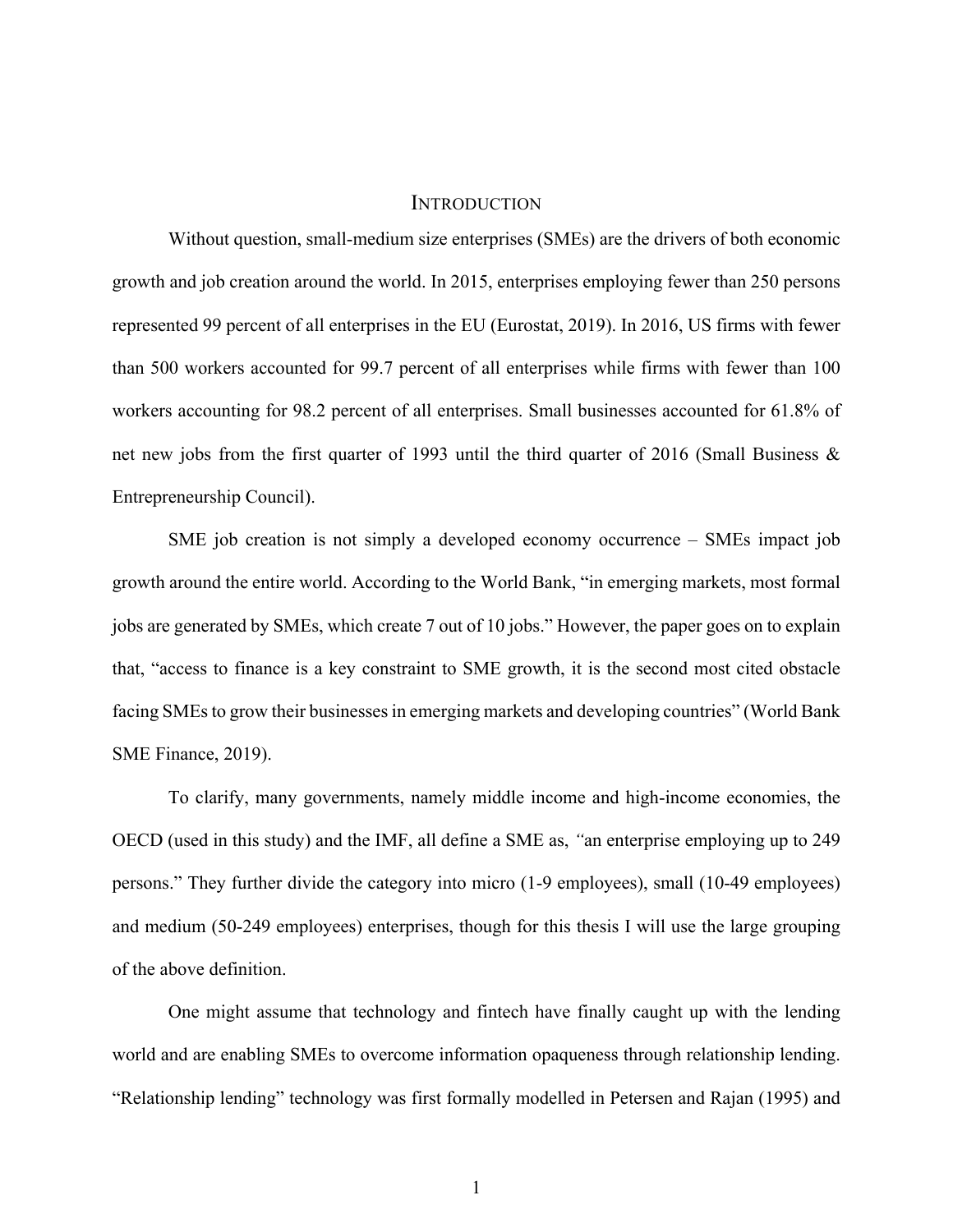is primarily based on proprietary soft information about the SME gathered over time "through multiple interactions with the borrower, often through the provision of multiple financial services" (Boot, 2000). Thus, the common assumption is that SME presence and access to finance must be growing.

The importance of SMEs and their well-being has been a topic of conversation amongst many of the top minds at both the International Monetary Fund (IMF) as well as the World Bank. The World Bank provides direct and indirect support to SMEs. Eighty percent of World Bank programs involve direct financial assistance to SMEs, while twenty percent of World Bank programs involve indirect support such as technical assistance for SMEs and for institutions that support SME development (World Bank SME Finance, 2019).

The literature suggests three main stances on SMEs and their benefits:

- (1) SMEs improve competition and entrepreneurship. Thus, SMEs have external benefits on economic efficiency, innovation, and productivity.
- (2) SMEs are often viewed as more productive than large firms for the economy, but financial markets and other institutional failures obstructed SME growth
- (3) SME expansion improves employment more than large firms because SMEs are more labor intensive (World Bank, 1994, 2002, 2004).

This paper makes several contributions to the literature. First, the data compiled and presented greatly improve upon existing data on SMEs, which have been very scarce. By categorizing the time periods into 2009 – 2012 and 2013 – 2017, it is possible to see impact and changes over time in various groupings of countries, most interestingly.

2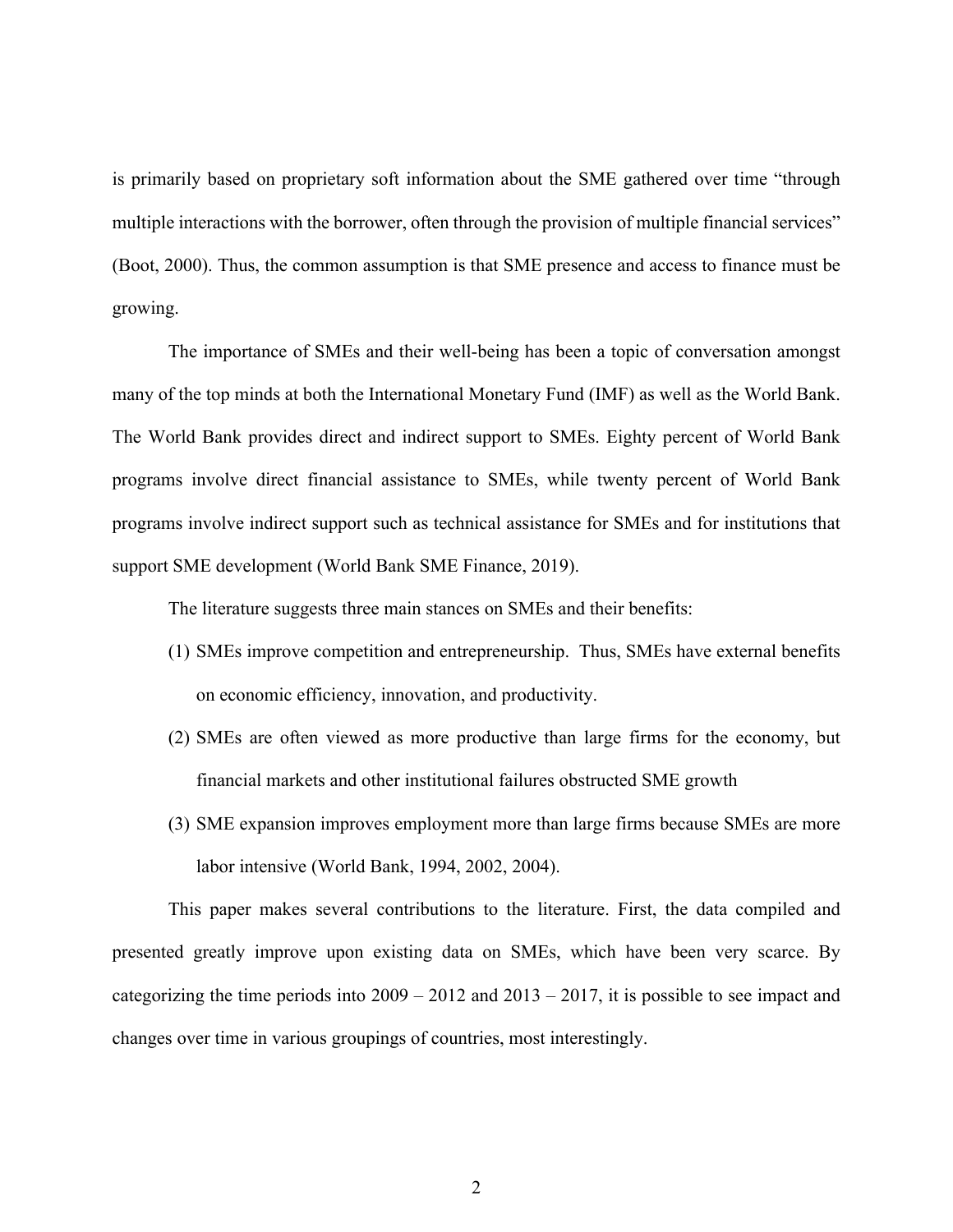Some minor questions are also addressed pertaining to differences between free-market and GDP impacts on SMEs, grouping the countries using two different methods. The first using the World Bank's 2019 listings of developed countries compared to their lesser developed counterparts, and the second is the Organization for Economic Co-operation and Development (OECD) categories of free-market economies compared to non-OECD member countries (nonfree-market). This thesis also explores the correlation between changes in funding for SMEs and the country's performance, based on performance measurements such as GDP per capita, gross national income per capita, gross fixed capital formation, and others. Ultimately, this thesis aims to determine the impact of SMEs on country performance in both developing and developed countries

To answer these questions, I use a rich multi-country data set the OECD "Financing SMEs and Entrepreneurs: An OECD Scoreboard" which provides over 30 variables on SME financing and performance across 46 countries. Eleven of the available variables were used for the purposes of this analysis.

My study has a few limitations. First, because of data limitations, my statistical analyses do not establish causality and are limited in scope. I am unable to analyze the results for any single country in depth. Additionally, as is usual with datasets involving both developed and developing economies, there are significantly more observations for the developed world than the developing.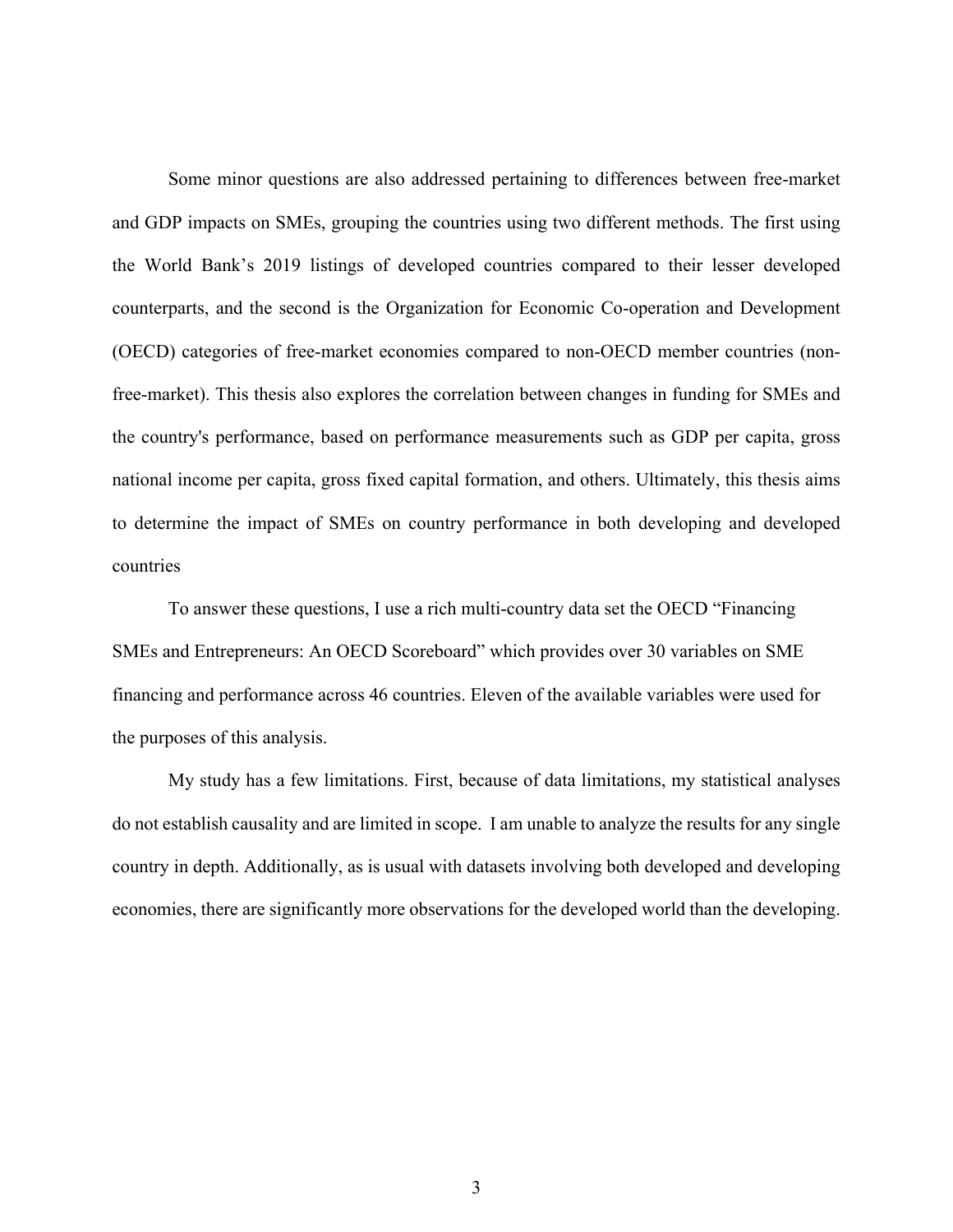#### LITERATURE REVIEW

This section reviews existing evidence, both empirical and theoretical, on whether SMEs boost economic expansion and thereby country performance. The literature covers many aspects from financial constraints of SMEs to SME impact on country performance. Previous research has shown that financial and institutional underdevelopment constrains the growth and operation of small and medium size firms significantly more than that of large firms (Beck et al., 2005b)

As suggested by Cziráky et al (2005) and Cravo et al (2012), previous studies examining developing countries indicate that the relative importance of SMEs is negatively correlated with economic growth. In addition, the literature shows that SMEs human capital may be more important for economic growth than the relative size of the SME sector.

However, the literature has mixed opinions on the importance of SME on economic growth. One study found a strong, positive association between the importance of SMEs and GDP per capita growth (Beck, Demirguc-Kunt, and Levine, 2005a).

Studies have also been conducted on the relationship between SMEs, the informal economy and various verticals of private sector – specifically in manufacturing. Dr. Ayyagari argues that the contribution of the SME sector to total employment in manufacturing and to GDP across a broad spectrum of count is significant (Ayyagari, M., Beck, T., & Demirguc-Kunt, A., 2007).

Further research has been conducted to establish a connection between job growth and SME loans. Ardic, Oya Pinar Mylenko, and Nataliya Saltane, Valentina (2011) were some of the first to analyze a dataset after seeing that there has been an increased interest in the role of small and medium enterprises in job creation and economic growth. "The bulk of the global small and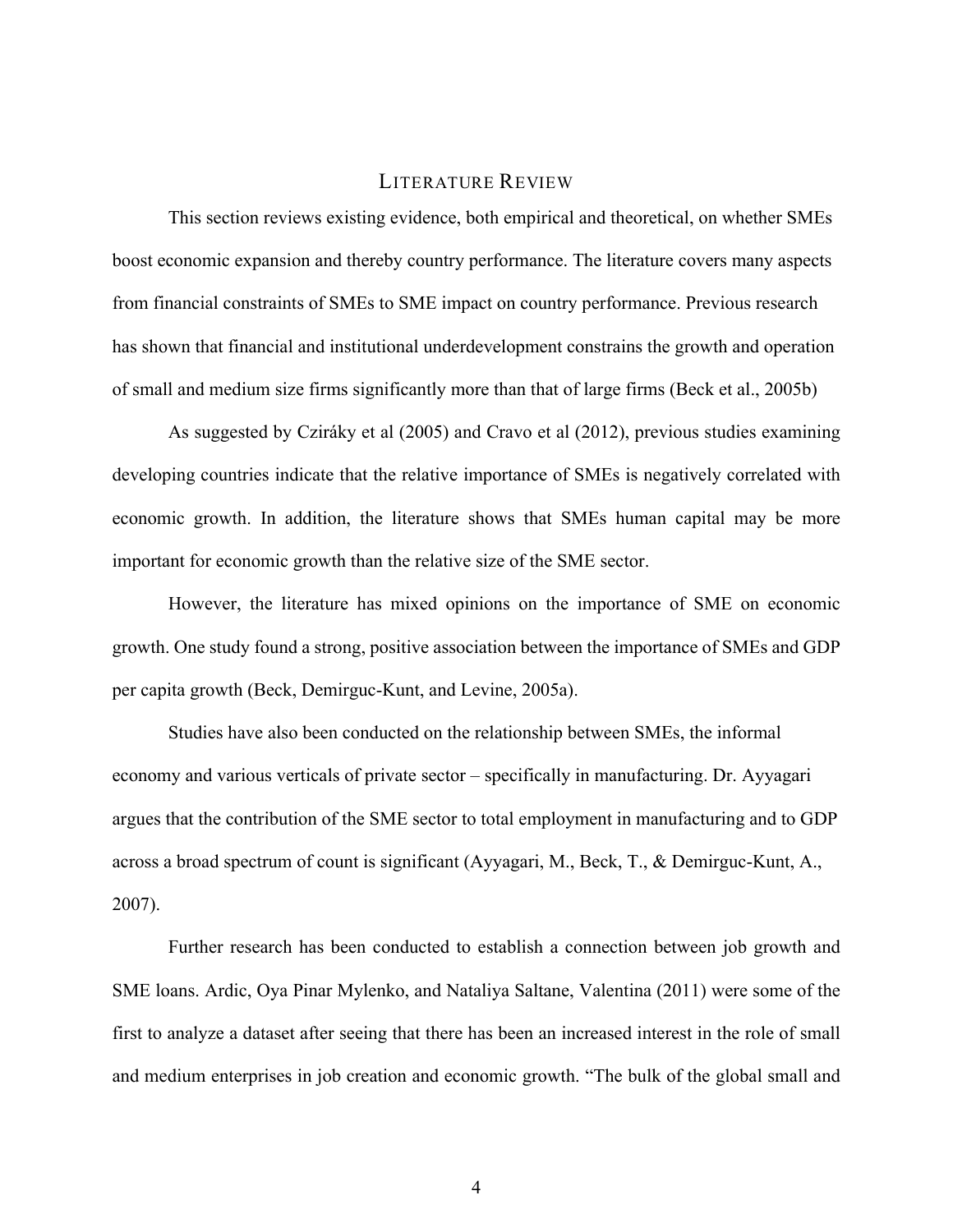medium enterprise lending volume, 70 percent, is in high-income countries. On average, small and medium enterprise loans constitute 13 percent of gross domestic product in developed countries and 3 percent in developing countries."

Based on cross-country regressions, this literature suggests that there is a strong positive association between the extent of a country's financial development and its growth rate, and that "the direction of causation runs from finance to growth rather than the reverse" (Beck, Levine, and Loayza, 2000; Levine, Loayza, and Beck, 2000).

There is ubiquitous and lengthy literature about the importance of SMEs to an economy, and enough "radio chatter" to assume that things are being done to bolster SMEs around the world, especially when it comes to technological advances in lending (as stated in the introduction). However, there is a gap in the literature regarding movement over time and whether these World Bank and IMF efforts have been moving the needle in developing countries in the last 10 years.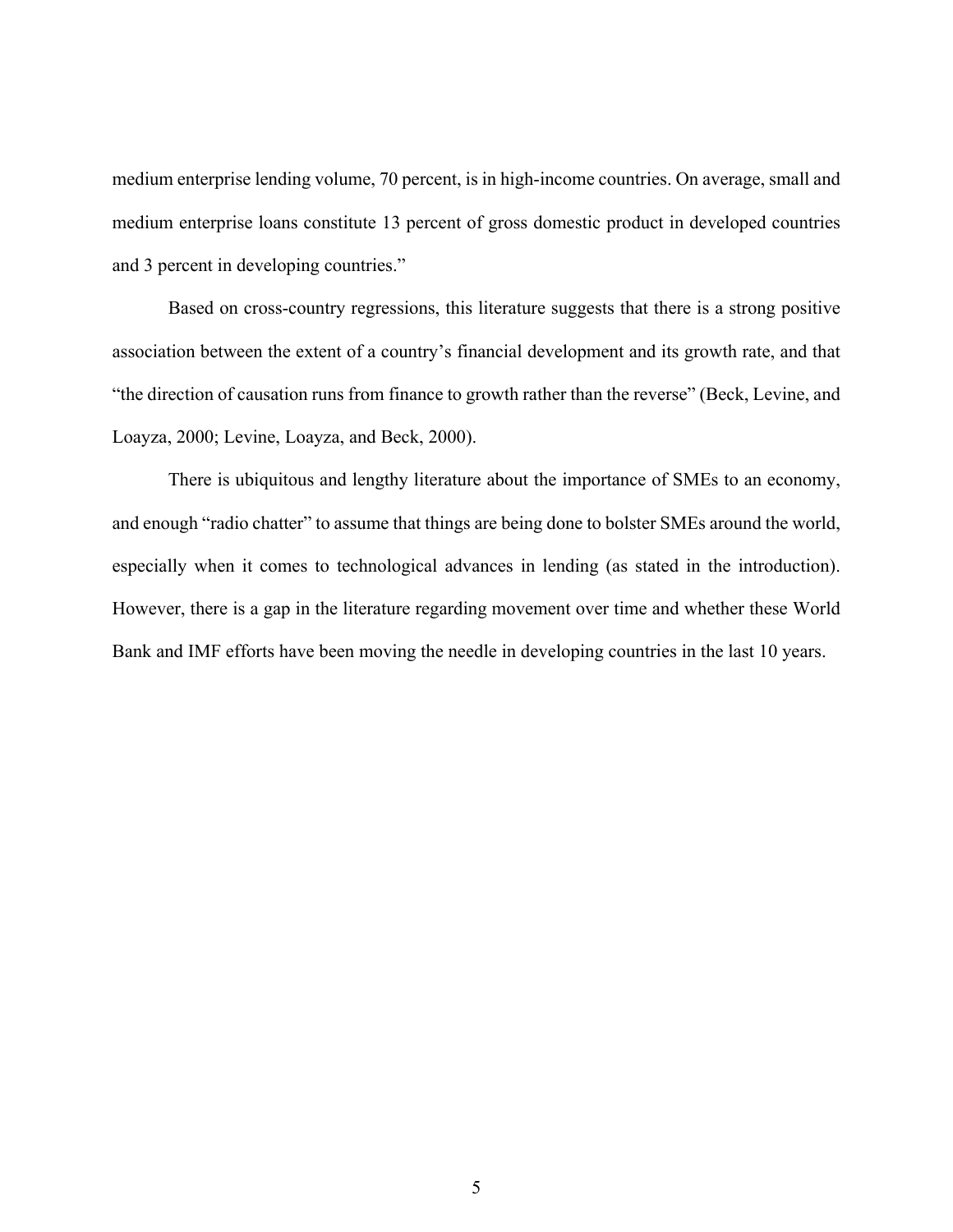#### **HYPOTHESIS**

GDP per capita, real GDP growth, gross fixed capital formation, and gross national income per capita will be used as country performance measurements to understand both the statistical significance and the corollary relationships with SMEs in developing (World Bank), developed (World Bank), free-market (OECD) and non-free-market (OECD) economies have with those measurements of economic performance.

For the purposes of this thesis, the OECD definition of SME (249 employees or less). Country selection was determined by all available country data in the OECD database section titled "Financing SMEs and Entrepreneurs: An OECD Scoreboard." Country groupings for freemarket vs non-free-market comparisons used the OECD 2019 rankings whether they were a OECD member or not. The OECD defines member countries as a group of 34 member countries that discuss and develop economic and social policy. OECD members are democratic countries that support free-market economies (OECD, 2019). Country groupings for developed and developing will use the United Nations 2019 rankings (UN WESP, 2019).

When approaching this topic, there are two aims: (i) to make a case that robust economies around the world are directly connected to beneficial SME market conditions and (ii) to understand the SME market conditions movement over time in developed, developing, free-market, and nonfree-market economies.

The following four hypotheses are considered through the analysis:

1. SMEs in developing countries have significantly higher barriers to entry and access to credit in developing countries

6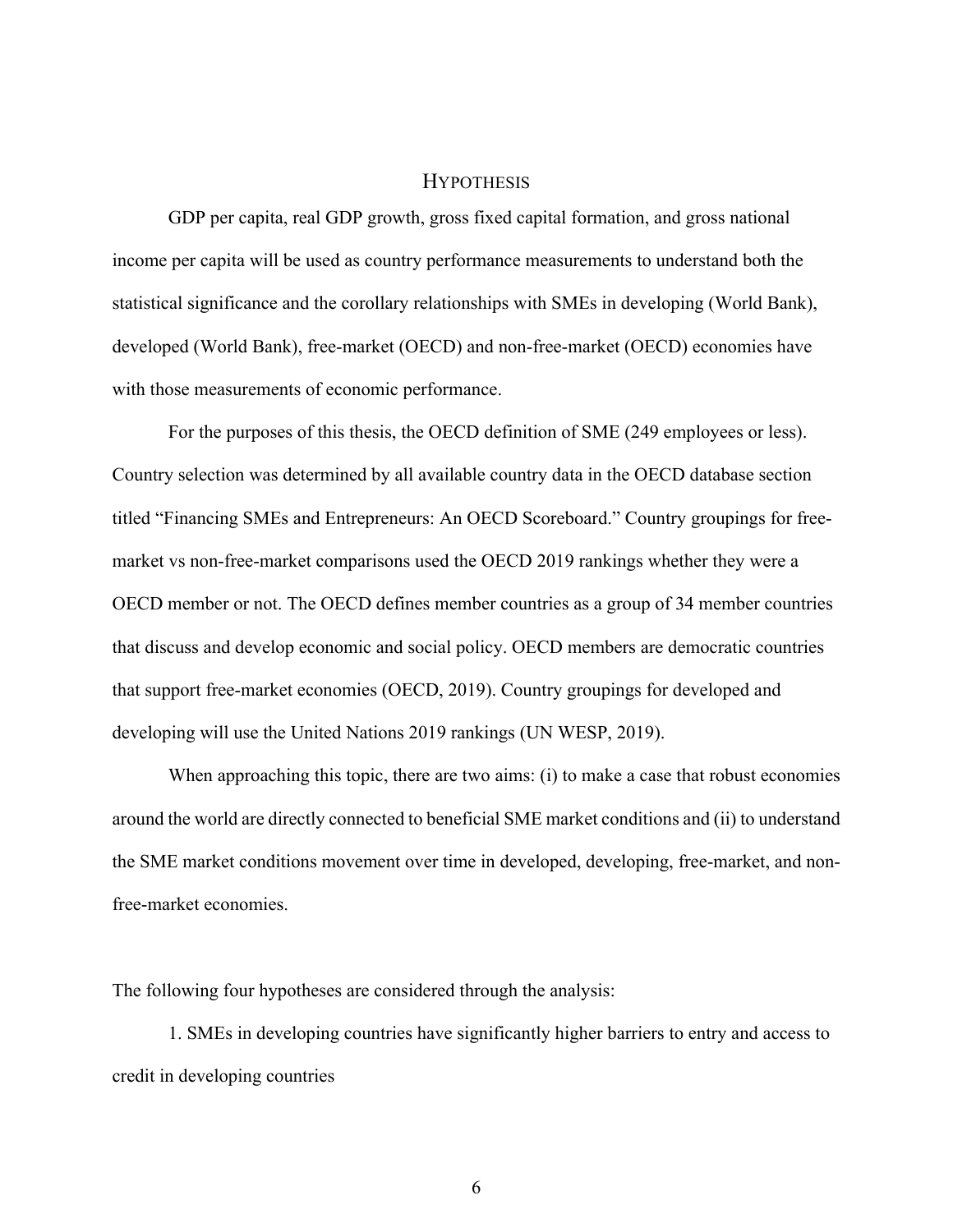2. SMEs access to credit in developed countries has remained constant over the years, while SMEs access to credit in developing countries is rising (understood through the comparison of 2009-2012 Early vs 2013-2017 Late time periods)

3. Based on the performance measurements listed, there is a statistical correlation between increased access to funding for SMEs and the country's performance

4. SME impact on performance is increasing in both developing and developed countries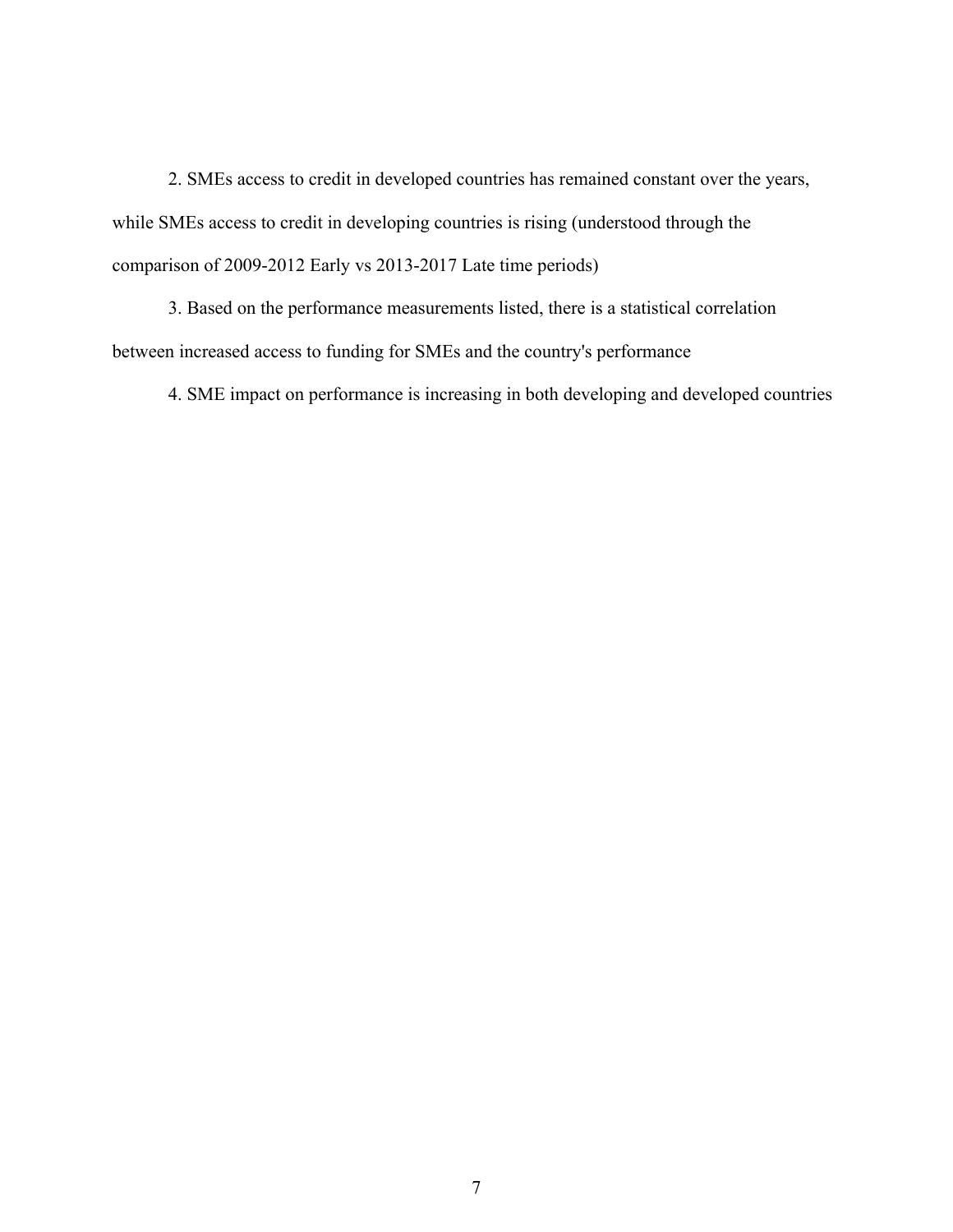#### DATA

There are several methods by which countries are routinely grouped together. However, for the purposes of this thesis and to take into consideration far more aspects than simply GDP per capita or GNI per capita, the World Economic Situation and Prospects (WESP) country classifications were used, as published by the United Nations in their 2019 paper (UN WESP). WESP classifies all countries of the world into one of three broad categories: developed economies, economies in transition, and developing economies. The composition of these groupings, specified in Table 1 is intended to reflect basic economic country conditions. For purposes of this analysis, the groupings have been further condensed to into two categories, developed economies and developing economies, with both transition and developing economies merged together. When grouping countries by free-market vs non-free-market, China and Russia were included to give complete perspective, though some may argue to exclude the two based on governmental influence and capital allocation – but this is goal of comparing non-free-market economies to those that are free-market.

SME variables were grouped in two categories, positive and negative. The positive SME variables are expected to have a positive correlation with country performance (i.e.. an increased share of new SME lending would be linked to an increase in GDP per capita). Conversely, the negative SME variables are expected to have a negative correlation with country performance (i.e., an increased bankruptcy year-over-year (YOY) growth rate would be linked to a decrease in GDP per capita).

Below, I analyze each SME variable and discuss why they were chosen: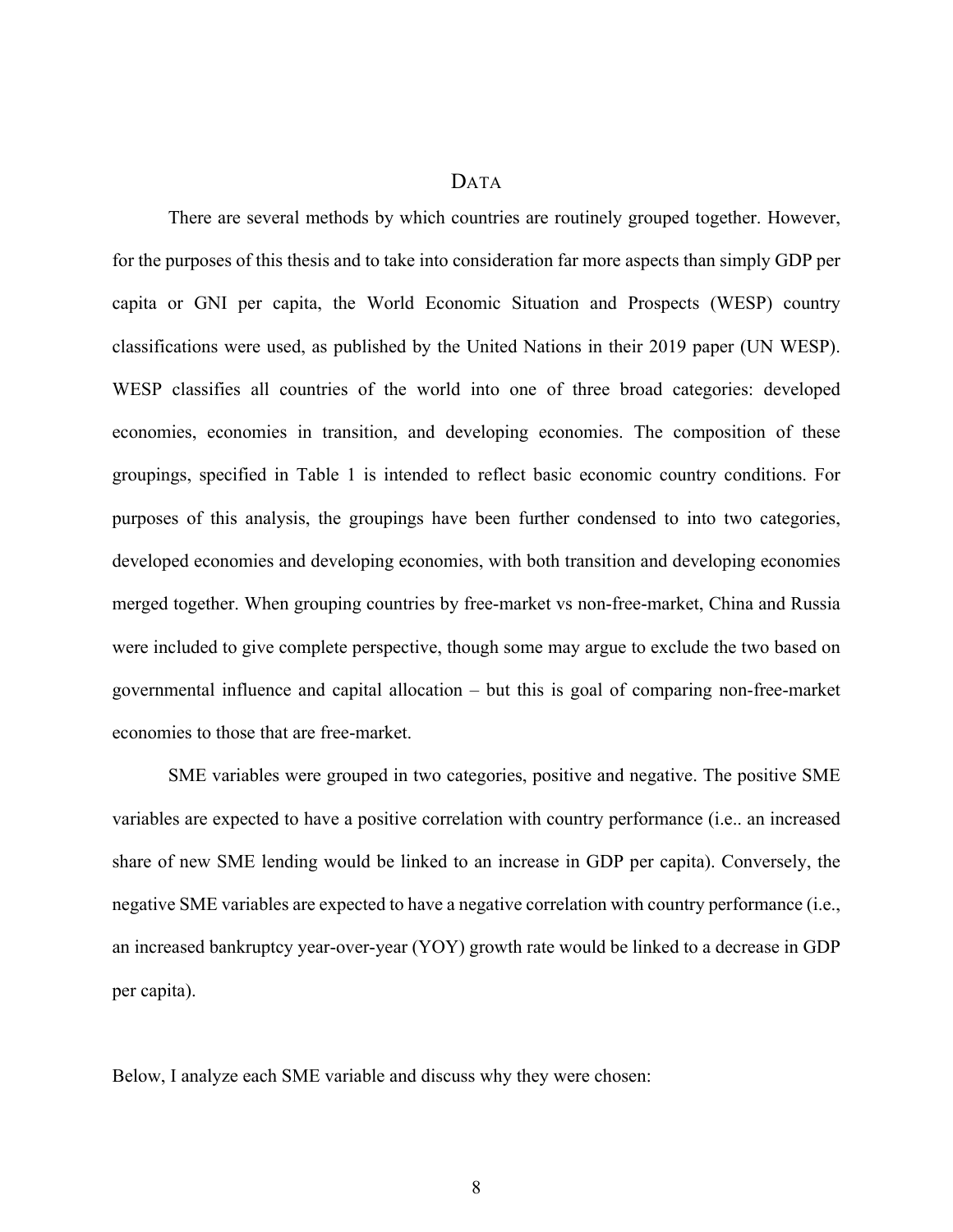#### Positive SME Variables

An INCREASE in this section would mean an INCREASE of SME access to funding. The following variables were expected to have a positive correlation with country performance measurements.

- A. Share of SME outstanding loans (% of total outstanding business loans). This metric was chosen to understand the country's loan landscape and where many loans are awarded (large firms vs SMEs).
- B. Share of new SME lending (% of total new lending). In a similar fashion to the above metric, this metric is a better look at a yearly increase in SME funding and is a better look at immediate growth in access to finance.
- C. Share of short-term SME lending (% of total SME lending). This metric is used to understand how an SME uses its finance, whether they use a term loan A / Revolver to draw from or perhaps longer-term loans to invest in capital expenditures for assumed future growth (Capex).
- D. Percentage of SME loan applications (SME loan applications/ total number of SMEs). This metric will be used to compare against the share of "new SME lending" to understand the approval rate and progress countries have made.
- E. Growth capital and venture capital for SMEs (%, YOY growth rate). It is generally assumed that Private Equity (PE) and Venture Capital (VC) firms re-allocated much of their monies overseas during the 2008 financial crisis. I included this metric to understand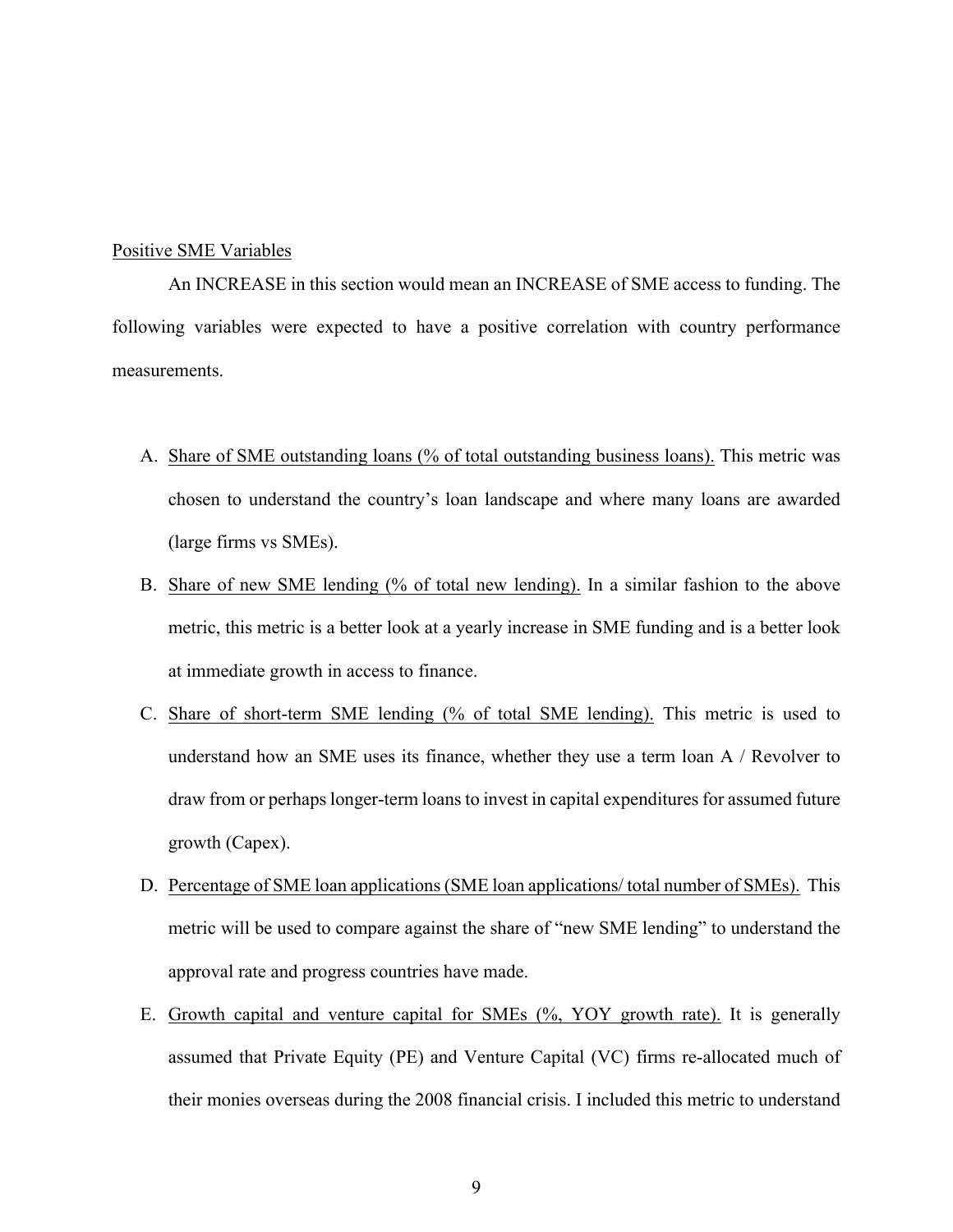the movement over time between the Early and Late time periods (as defined in the Introduction) and across developing and developed economies.

#### Negative SME Variables

An INCREASE in this section would mean a REDUCTION of SME access to funding. The following variables were expected to have a negative correlation with country performance measurement:

- F. Bankruptcies, SMEs (%, YOY growth rate). Instead of using raw numbers, the percentage YOY growth rate for bankruptcies of SMEs in each country allows for an apples-to-apples comparison that can be used across all country groupings.
- G. Non-performing loans, SMEs (% of all SME loans). International guidelines recommend that loans be classified as "nonperforming" when payments of principal and interest are 90 days or more past due or when future payments are not expected to be received in full. This metric is helpful to measure health and efficiency by identifying problems with asset quality and potential future increases/decreases of SME loan approvals. For example, if we see statistically higher non-performing loans for SMEs over time, it can be expected that lenders will decrease allocation to SMEs in their portfolio or increase interest rate in the future.
- H. Interest rate, SMEs. This metric and the two below it  $(I, \& J)$  are excellent measures of access to funding. The higher the interest rate, the harder/more expensive it is for SMEs to borrow and thus invest in future growth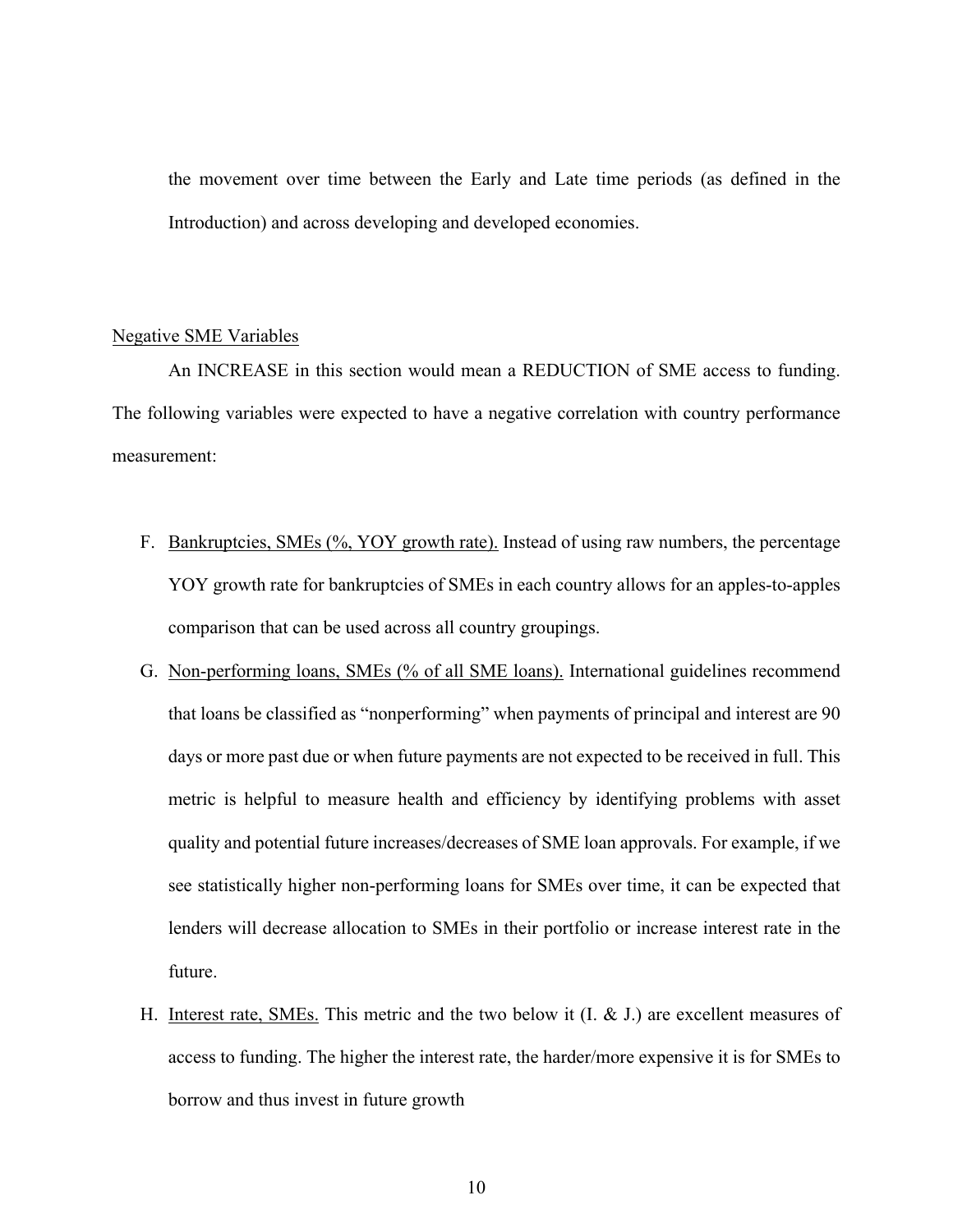- I. Interest rate, large firms. Classically, larger firms are expected to have a lower interest rate than SMEs because the risk for default/bankruptcy is significantly lower. This metric and the previous are included along with the interest rate spread because interest rates are highly critical to the health of an economy.
- J. Interest rate spread (% points). Although this metric may seem repetitive as the previous two variables could be subtracted to get the spread, understanding the spreads' movement over time can help to make assumptions about future access to credit for SMEs
- K. Collateral, SMEs (% of SMEs needing collateral to obtain bank lending). Lenders substitute the lack of information (opacity) on SMEs with higher requirements for collateral.

#### Country Performance

The following metrics are generally accepted as the gold standard for measuring a country's economic health. Although there are several resources that maintain historical data on this, the OECD database was used to maintain consistency with the SME variable measurements.

- L. GDP per capita. This is measured in US dollars, current prices and PPPs. GDP gives information about the size of the economy and how an economy is performing
- M. Real GDP growth. Measured as an annual growth in percentage. Often this growth measurement can be considered an indicator of expectations of future growth.
- N. Gross fixed capital formation. Measured as an annual growth in percentage. Similar to Real GDP growth, this also can be considered as a pulse on the market expectations of future growth.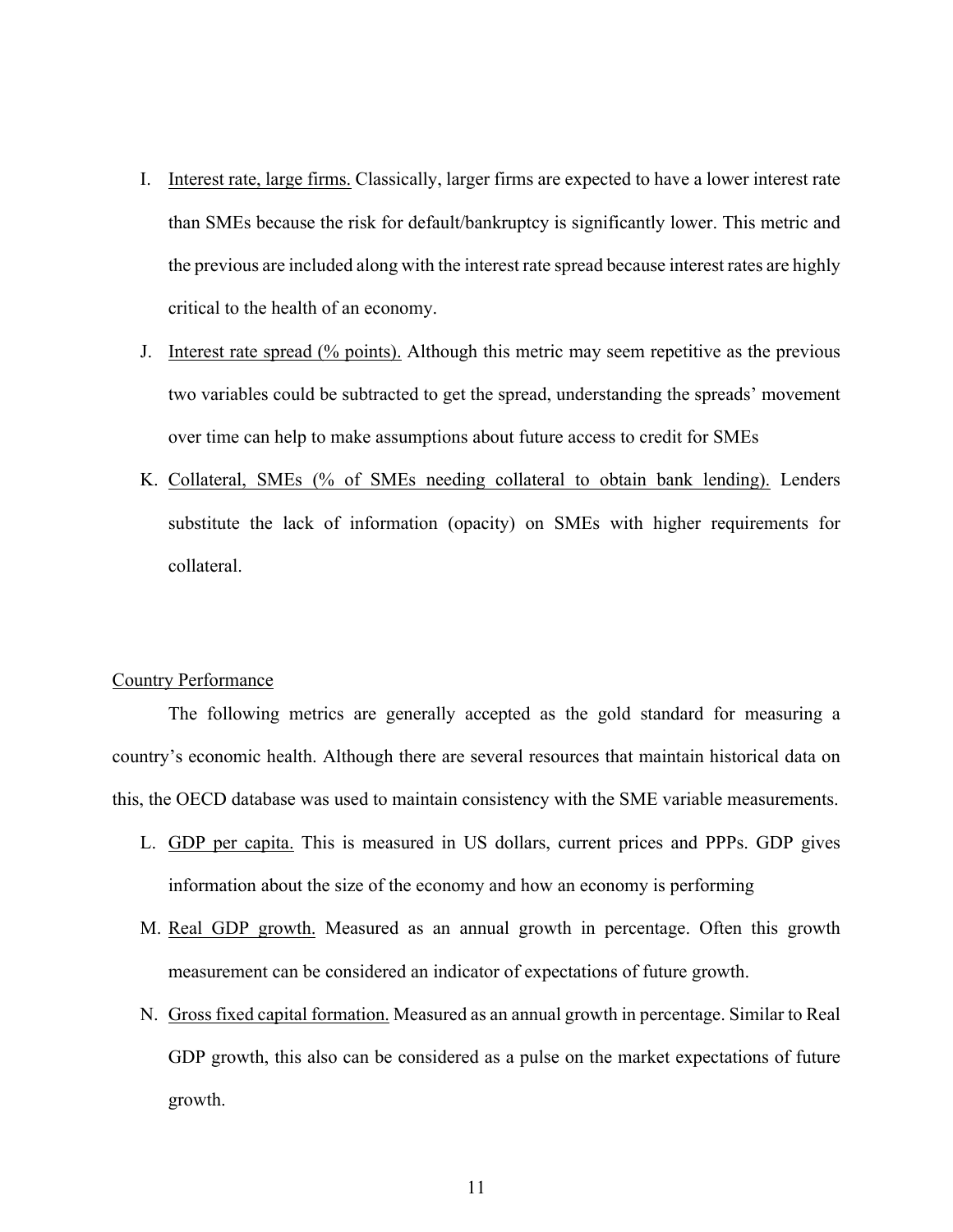O. Gross national income per capita. Measured in US dollars, current prices and PPPs.

## Time Periods

To understand movement over time, all t-tests were run for the overall period of 2009 – 2017 (specifically beginning after the 2008 Great Recession to avoid data outliers) and broken into two period of 4 years each. This allowed for a statistically viable number of observations for both country groupings.

- i. Early (2009 2012)
- ii. Late (2013 2017)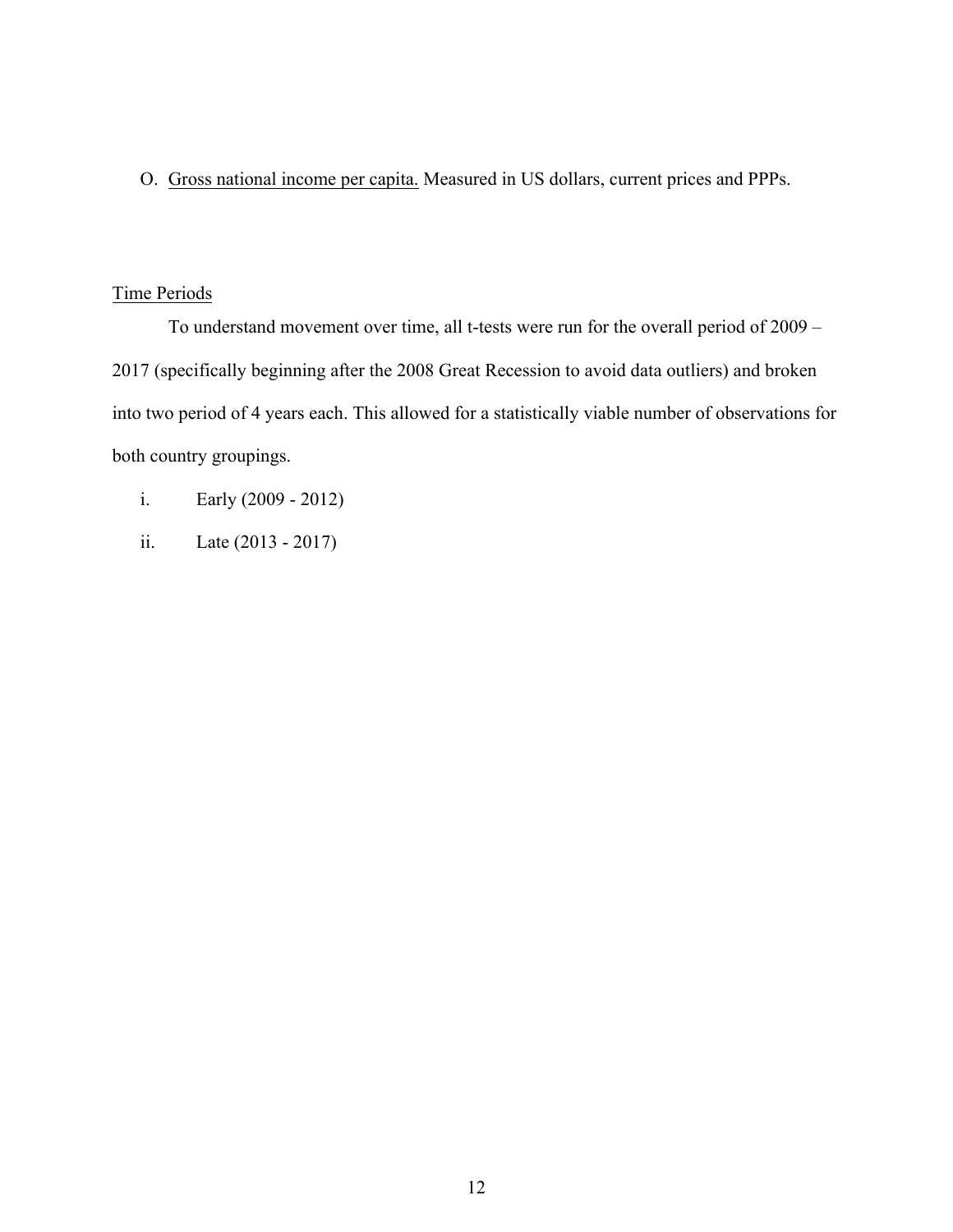| `able |  |
|-------|--|
|       |  |
|       |  |

| <b>Country List</b> |                                                |               |                                                           |                      |                 |  |  |
|---------------------|------------------------------------------------|---------------|-----------------------------------------------------------|----------------------|-----------------|--|--|
|                     | <b>Developed vs Developing</b><br>(World Bank) |               | <b>Free-Market vs Non-Free-Market Economies</b><br>(OECD) |                      |                 |  |  |
| <b>Developed</b>    |                                                | Developing    | <b>Free-Market</b>                                        |                      | Non-Free-Market |  |  |
| Australia           | Lithuania                                      | Chile         | Australia                                                 | Latvia               | <b>Brazil</b>   |  |  |
| Austria             | Luxembourg                                     | <b>Israel</b> | Austria                                                   | Lithuania            | China           |  |  |
| Belgium             | <b>Netherlands</b>                             | Korea         | Belgium                                                   | Luxembourg           | Colombia        |  |  |
| Canada              | New Zealand                                    | Mexico        | Canada                                                    | Mexico               | Georgia         |  |  |
| Czech Republic      | Norway                                         | Turkey        | Chile                                                     | Netherlands          | Indonesia       |  |  |
| Denmark             | Poland                                         | <b>Brazil</b> | Czech Republic                                            | New Zealand          | Kazakhstan      |  |  |
| Estonia             | Portugal                                       | Colombia      | Denmark                                                   | Norway               | Malaysia        |  |  |
| Finland             | Slovak<br>Republic                             | Georgia       | Estonia                                                   | Poland               | Peru            |  |  |
| France              | Slovenia                                       | Indonesia     | Finland                                                   | Portugal             | Russia          |  |  |
| Greece              | Spain                                          | Kazakhstan    | France                                                    | Slovak<br>Republic   | Serbia          |  |  |
| Hungary             | Sweden                                         | Malaysia      | Greece                                                    | Slovenia             | South Africa    |  |  |
| Ireland             | Switzerland                                    | Peru          | Hungary                                                   | Spain                | Thailand        |  |  |
| Italy               | United<br>Kingdom                              | Serbia        | Ireland                                                   | Sweden               |                 |  |  |
| Japan               | <b>United States</b>                           | South Africa  | <b>Israel</b>                                             | Switzerland          |                 |  |  |
| Latvia              |                                                | Thailand      | Italy                                                     | Turkey               |                 |  |  |
|                     |                                                |               | Japan                                                     | United<br>Kingdom    |                 |  |  |
|                     |                                                |               | Korea                                                     | <b>United States</b> |                 |  |  |

*Broken into two comparison lists. The first analysis was conducted using the World Bank's definition of Developed and Developing. The World Bank also maintains a category "Emerging" that I have included with "Developing." The second analysis was conducted to compare free-market vs non-free-market economies, as defined by the OECD. Russia and China were both included in the OECD analysis but excluded from the World Bank analysis.*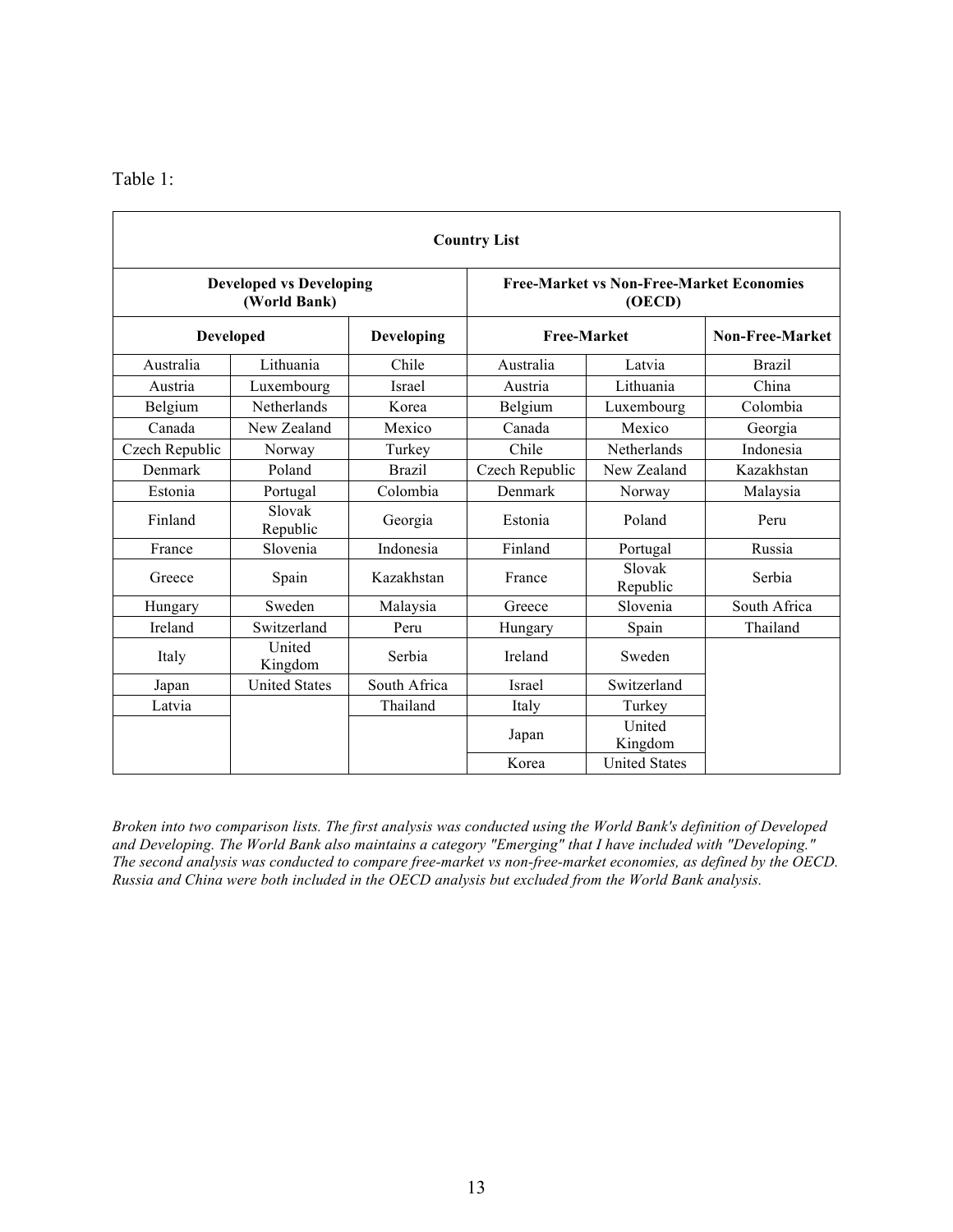Table 2:

|          | <b>SME Variables</b>                                                                 |
|----------|--------------------------------------------------------------------------------------|
|          | Share of SME outstanding loans (% of total outstanding business<br>loans)            |
|          | Share of new SME lending (% of total new lending)                                    |
| Positive | Share of short-term SME lending (% of total SME lending)                             |
|          | Percentage of SME loan applications (SME loan applications/ total<br>number of SMEs) |
|          | Growth capital and venture capital (%, Year-on-year growth rate)                     |
|          | Bankruptcies, SMEs (%, Year-on-year growth rate)                                     |
|          | Non-performing loans, SMEs (% of all SME loans)                                      |
|          | Interest rate, SMEs                                                                  |
| Negative | Interest rate, large firms                                                           |
|          | Interest rate spread (% points)                                                      |
|          | Collateral, SMEs (% of SMEs needing collateral to obtain bank<br>lending)            |

*As explained above, the SME Measurements chosen were to be able to conduct an apples-to-apples cross-country analysis. All measurements are in percentages.*

Table 3:

| <b>SME Variables</b>             |
|----------------------------------|
| GDP per capita                   |
| Real GDP Growth                  |
| Gross Fixed Capital Formation    |
| Gross National Income per capita |

*As explained above, the country performance measurements chosen based on prior literature*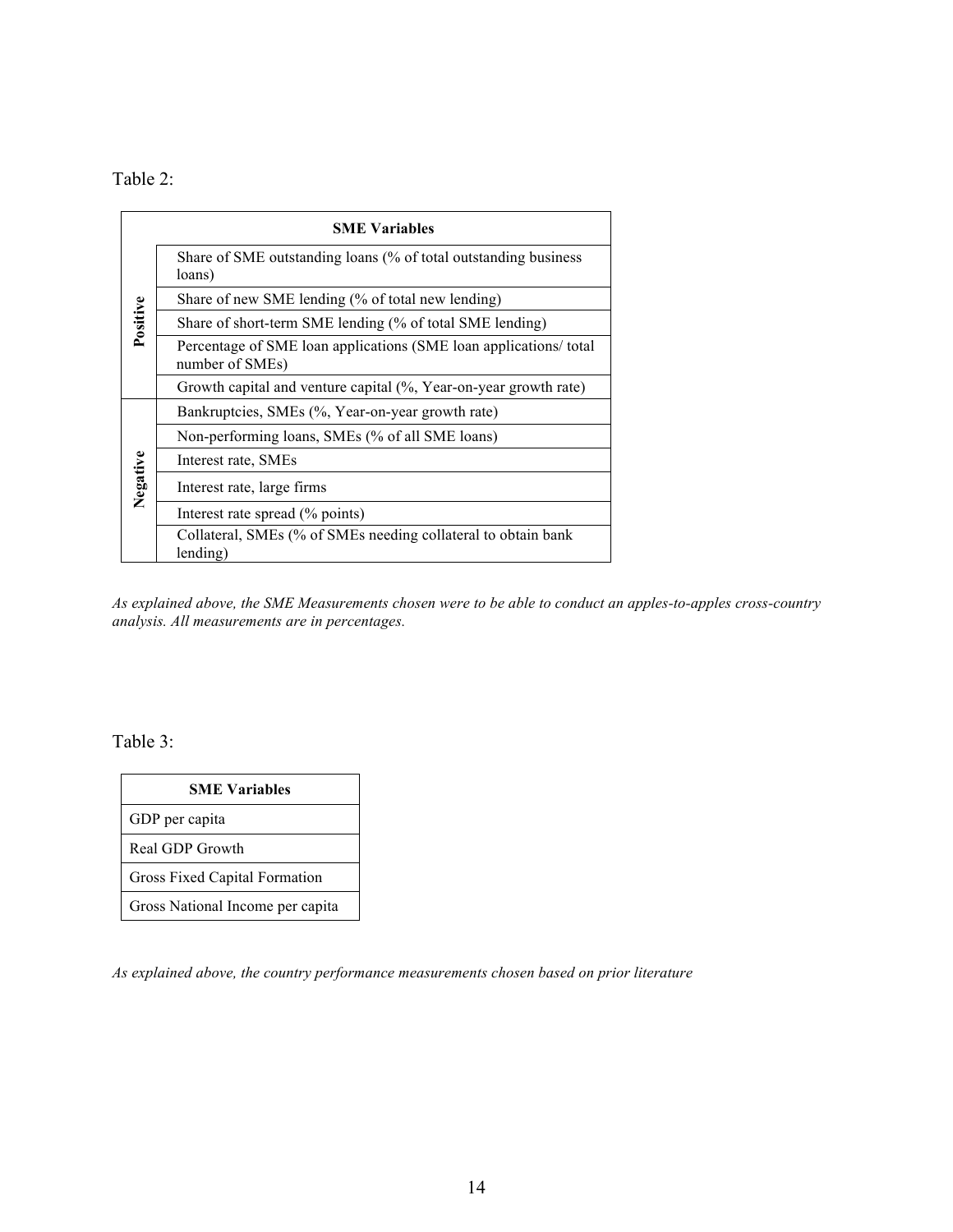#### RESULTS

When comparing the differences between the World Bank grouping and the OECD grouping tests, there seems to be very little differences in the t-tests and correlations for the overall period. First, we will discuss the statistically significant items, and then move into potential rationale for the numbers found.

Out of POSITIVE SME variables, Share of SME outstanding loans (% of total outstanding business loans), Share of new SME lending (% of total new lending), Share of shortterm SME lending (% of total SME lending), and Percentage of SME loan applications (SME loan applications/ total number of SMEs) are highly correlated with Real GDP Growth in developing countries and GDP Per Capita in developed countries.

Out of NEGATIVE SME Variables, non-performing loans, SMEs (% of all SME loans), Interest rate, SMEs, Interest rate, large firms, Interest rate spread (% points), and Collateral, SMEs (% of SMEs needing collateral to obtain bank lending) are highly correlated with Real GDP Growth in developing countries and GDP Per Capita in developed countries.

#### T-tests

T-tests were chosen as the first form of analysis because of their ability to test for difference in means across two different subsamples. The first step to run these tests was the creation of dummy variables in my data set. Each dummy variable will be discussed below its respective table analysis. Rounding to the nearest hundredth for means and the nearest tenthousandth for the p-value, it is possible to thoroughly start to see statistically significant differences of means between the two tested groups.

15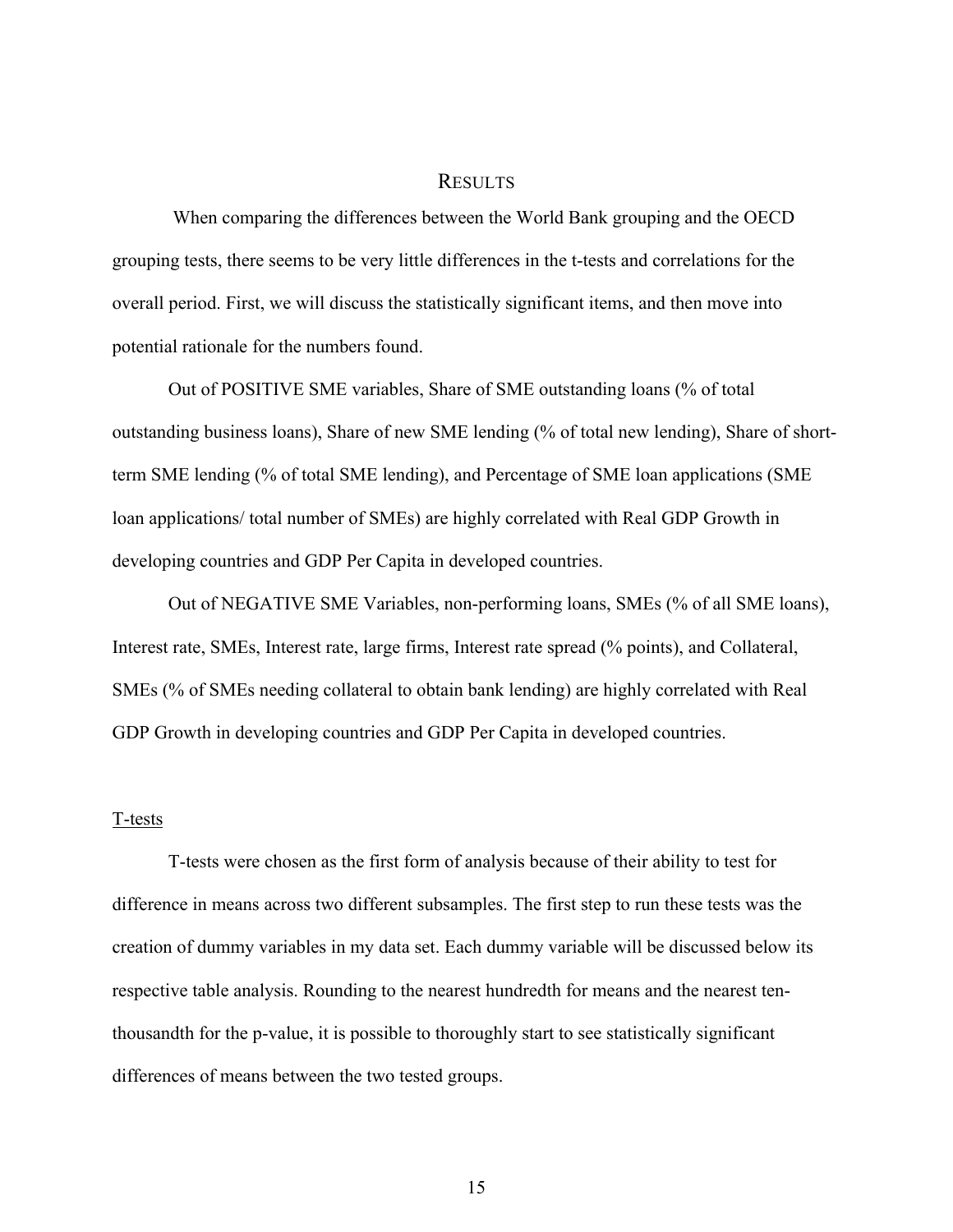## A. T-test Overall Period (developed vs. developing)

## Table 4:

|                     | <b>World Bank T-Test Overall 2009-2017</b>                                              |                           |                            |          |              |  |  |  |
|---------------------|-----------------------------------------------------------------------------------------|---------------------------|----------------------------|----------|--------------|--|--|--|
|                     | Variables                                                                               | Developed<br>Overall Mean | Developing<br>Overall Mean | p-value  | Observations |  |  |  |
|                     | Share of SME outstanding loans (%<br>of total outstanding business loans)               | 46.80                     | 35.66                      | 9.47E-07 | 212          |  |  |  |
|                     | Share of new SME lending (% of<br>total new lending)                                    | 25.77                     | 37.95                      | 4.90E-05 | 123          |  |  |  |
| Positive            | Share of short-term SME lending (%<br>of total SME lending)                             | 39.55                     | 33.82                      | 0.0339   | 167          |  |  |  |
|                     | Percentage of SME loan applications<br>(SME loan applications/ total number<br>of SMEs) | 26.01                     | 40.09                      | 4.60E-06 | 108          |  |  |  |
|                     | Growth capital and venture capital<br>(%, Year-on-year growth rate)                     | 21.08                     | 38.36                      | 0.1719   | 218          |  |  |  |
|                     | Bankruptcies, SMEs (%, Year-on-<br>year growth rate)                                    | 1.11                      | 44.82                      | 0.0125   | 235          |  |  |  |
|                     | Non-performing loans, SMEs (% of<br>all SME loans)                                      | 41.84                     | 6.09                       | 0.0256   | 117          |  |  |  |
| Negative            | Interest rate, SMEs                                                                     | 4.22                      | 12.13                      | 2.39E-47 | 233          |  |  |  |
|                     | Interest rate, large firms                                                              | 2.93                      | 8.18                       | 3.19E-56 | 222          |  |  |  |
|                     | Interest rate spread (% points)                                                         | 1.28                      | 3.99                       | 4.92E-15 | 233          |  |  |  |
|                     | Collateral, SMEs (% of SMEs<br>needing collateral to obtain bank<br>lending)            | 55.50                     | 62.73                      | 0.1187   | 107          |  |  |  |
|                     | GDP per capita                                                                          | 40491.56                  | 19465.03                   | 7.13E-31 | 258          |  |  |  |
|                     | Real GDP growth                                                                         | 1.21                      | 3.46                       | 1.10E-07 | 258          |  |  |  |
| Country Performance | Gross fixed capital formation                                                           | 0.49                      | 3.11                       | 0.0289   | 258          |  |  |  |
|                     | Gross national income per capita                                                        | 38849.54                  | 20163.68                   | 1.48E-31 | 257          |  |  |  |

**\*BOLD** indicates statistically significant (p-value below 0.1)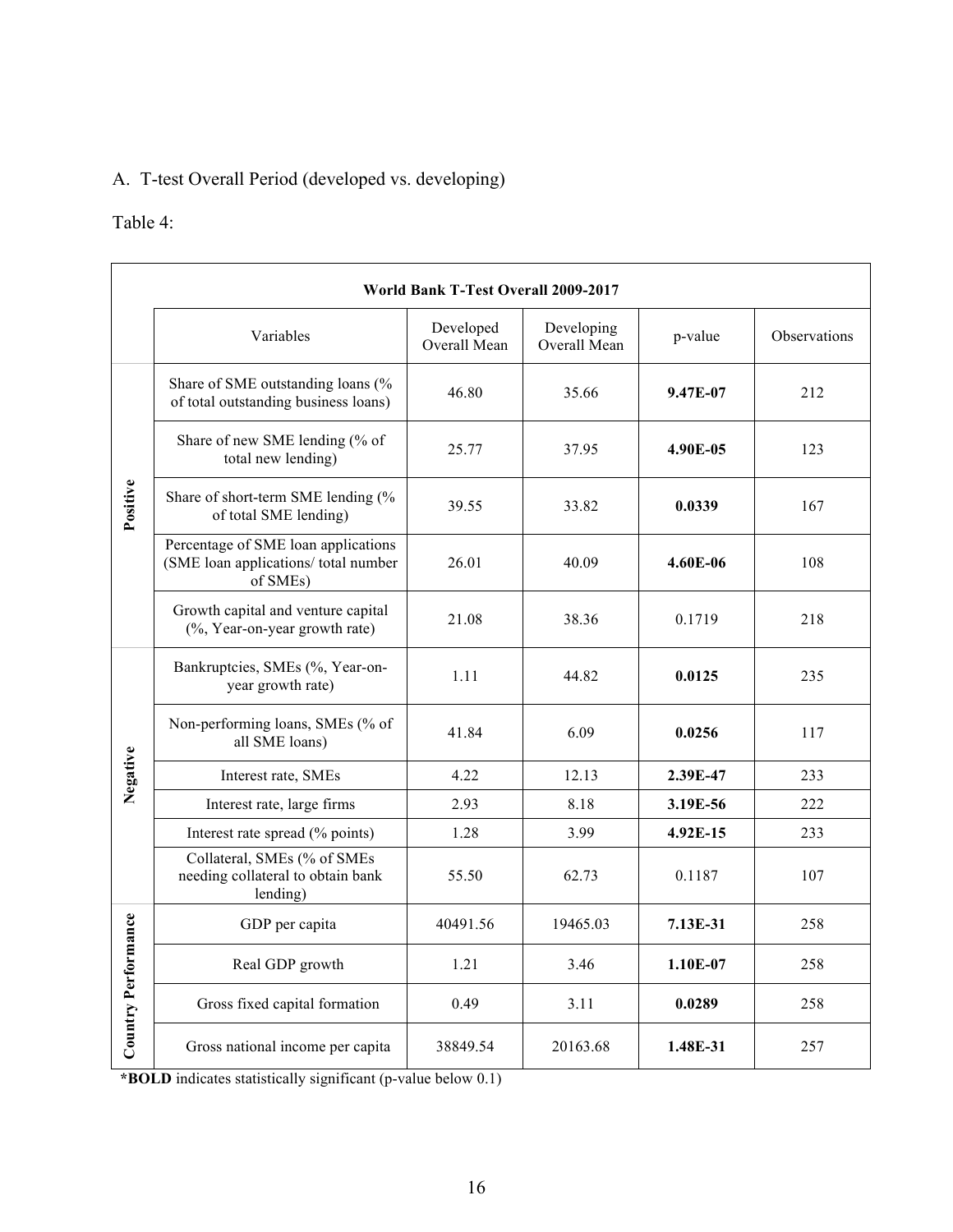The above table is the t-test run comparing countries organized by the World Bank's definition of "developing" and "developed." As previously stated, the World Bank also includes a third grouping called "emerging" but for the purposes of this analysis the Emerging category has been combined with the developing category.

In this test, we see a statistically significant contrast between the developed and the developing economies, apart from collateral required by SMEs and PE/VC YOY growth rate. For PE/VE growth, the two means pass the eyeball test but there may not be enough observations in the developing data specifically regarding "growth capital and venture capital" to definitively observe a statistical significance. These findings were to be expected, as we know from literature that the environment for SMEs in developed economies is much richer than in developing economies.

Dummy variables created for this table were, 0 for developed and 1 for developing. This t-test covers then entire period (2009-2017) thus I am testing for differences by developed versus developing economies. Collateral remaining consistent across the board is intriguing, however many theories could explain this. For instance, did the Great Recession trigger higher collateral requirements in developed economies in 2009 and 2010 that may have offset the averages in later years? Growth capital could be explained the same way – much money was allocated overseas by PE/VC firms in 2008 and 2009 to retrieve better returns.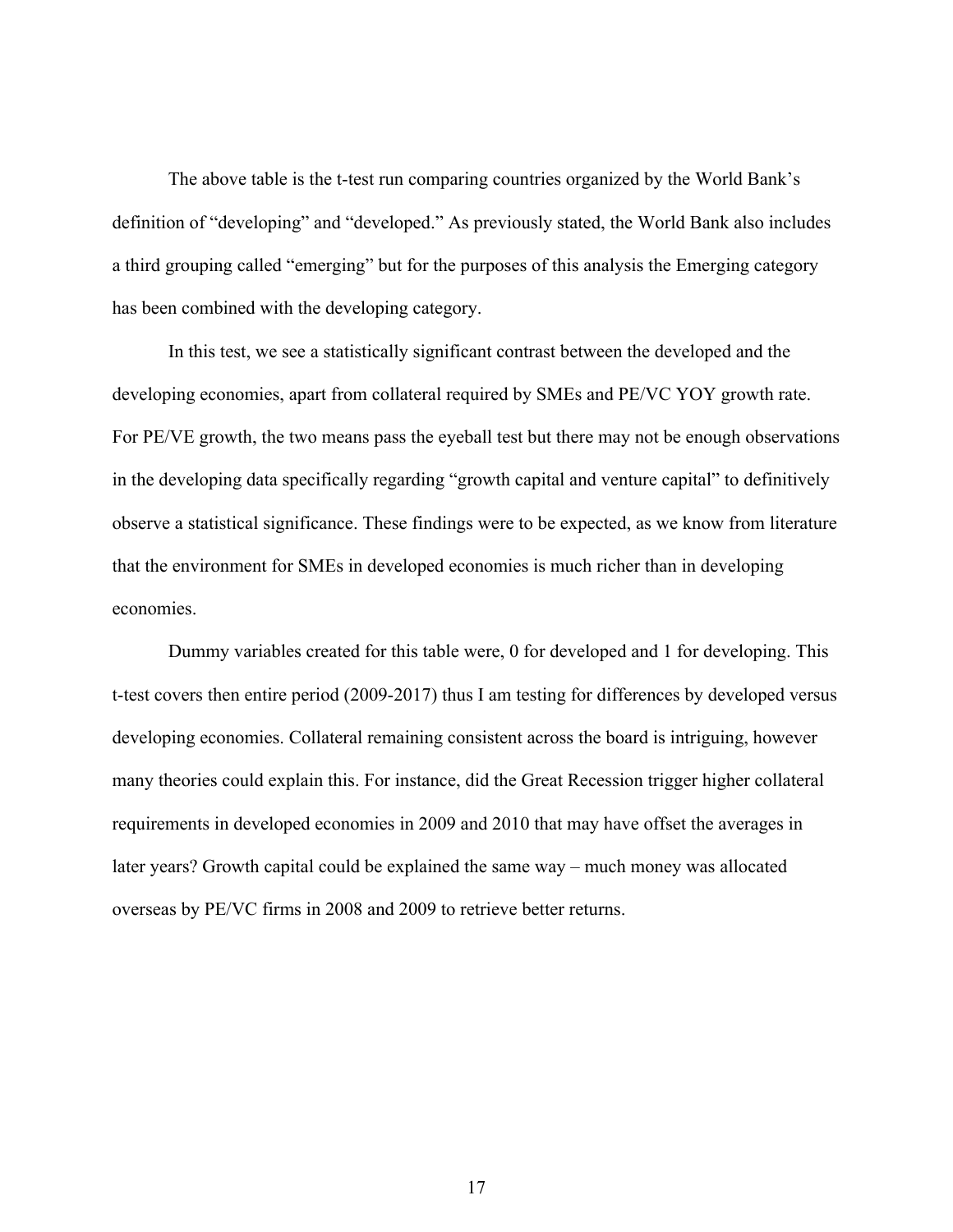## B. T-test Early vs. Late Period (developed & developing)

## Table 5:

|                     | World Bank T-Test Period Early vs Late Period Comparison                                                |                                       |                                      |         |                  |                                           |                                       |         |                  |
|---------------------|---------------------------------------------------------------------------------------------------------|---------------------------------------|--------------------------------------|---------|------------------|-------------------------------------------|---------------------------------------|---------|------------------|
|                     | Variables                                                                                               | Develop<br>ed Early<br>Period<br>Mean | Develop<br>ed Late<br>Period<br>Mean | p-value | Observa<br>tions | Develop<br>ing<br>Early<br>Period<br>Mean | Develop<br>ing Late<br>Period<br>Mean | p-value | Observa<br>tions |
|                     | Share of SME outstanding loans<br>(% of total outstanding business<br>loans)                            | 44.94                                 | 48.16                                | 0.3268  | 90               | 37.33                                     | 34.34                                 | 0.2705  | 66               |
|                     | Share of new SME lending (% of<br>total new lending)                                                    | 24.95                                 | 26.32                                | 0.6595  | 49               | 42.97                                     | 34.91                                 | 0.1684  | 29               |
| Positive            | Share of short-term SME lending<br>(% of total SME lending)                                             | 43.80                                 | 36.55                                | 0.0357  | 69               | 39.73                                     | 28.82                                 | 0.0012  | 39               |
|                     | Percentage of SME loan<br>applications (SME loan<br>applications/ total number of<br>SME <sub>s</sub> ) | 25.84                                 | 26.12                                | 0.9045  | 40               | 46.23                                     | 35.48                                 | 0.1120  | 9                |
|                     | Growth capital and venture<br>capital (%, Year-on-year growth<br>rate)                                  | 19.35                                 | 22.35                                | 0.7974  | 92               | 64.25                                     | 19.72                                 | 0.1122  | 36               |
|                     | Bankruptcies, SMEs (%, Year-<br>on-year growth rate)                                                    | 8.51                                  | $-4.76$                              | 0.0000  | 104              | 26.50                                     | 58.21                                 | 0.5782  | 38               |
|                     | Non-performing loans, SMEs (%<br>of all SME loans)                                                      | 10.60                                 | 59.34                                | 0.1791  | 42               | 5.72                                      | 6.36                                  | 0.5055  | 59               |
| Negative            | Interest rate, SMEs                                                                                     | 4.79                                  | 3.77                                 | 0.0000  | 104              | 11.64                                     | 12.46                                 | 0.5198  | 44               |
|                     | Interest rate, large firms                                                                              | 3.42                                  | 2.56                                 | 0.0000  | 97               | 8.28                                      | 8.11                                  | 0.8051  | 43               |
|                     | Interest rate spread (% points)                                                                         | 1.40                                  | 1.19                                 | 0.0879  | 103              | 3.46                                      | 4.35                                  | 0.3596  | 43               |
|                     | Collateral, SMEs (% of SMEs<br>needing collateral to obtain bank<br>lending)                            | 59.70                                 | 52.99                                | 0.1805  | 40               | 59.62                                     | 65.67                                 | 0.3479  | 17               |
| Country Performance | GDP per capita                                                                                          | 37399.7<br>9                          | 43017.2<br>$\overline{c}$            | 0.0036  | 116              | 16694.3<br>$\boldsymbol{0}$               | 21817.5<br>4                          | 0.0017  | 45               |
|                     | Real GDP growth                                                                                         | $-0.15$                               | 2.32                                 | 0.0000  | 116              | 4.46                                      | 2.62                                  | 0.0055  | 44               |
|                     | Gross fixed capital formation                                                                           | $-2.68$                               | 3.09                                 | 0.0000  | 116              | 4.73                                      | 1.98                                  | 0.0940  | 36               |
|                     | Gross national income per capita                                                                        | 36089.6<br>$\overline{2}$             | 41120.1                              | 0.0010  | 116              | 17197.7<br>3                              | 22734.1<br>7                          | 0.0015  | 39               |

**\*BOLD** indicates statistically significant (p-value below 0.1)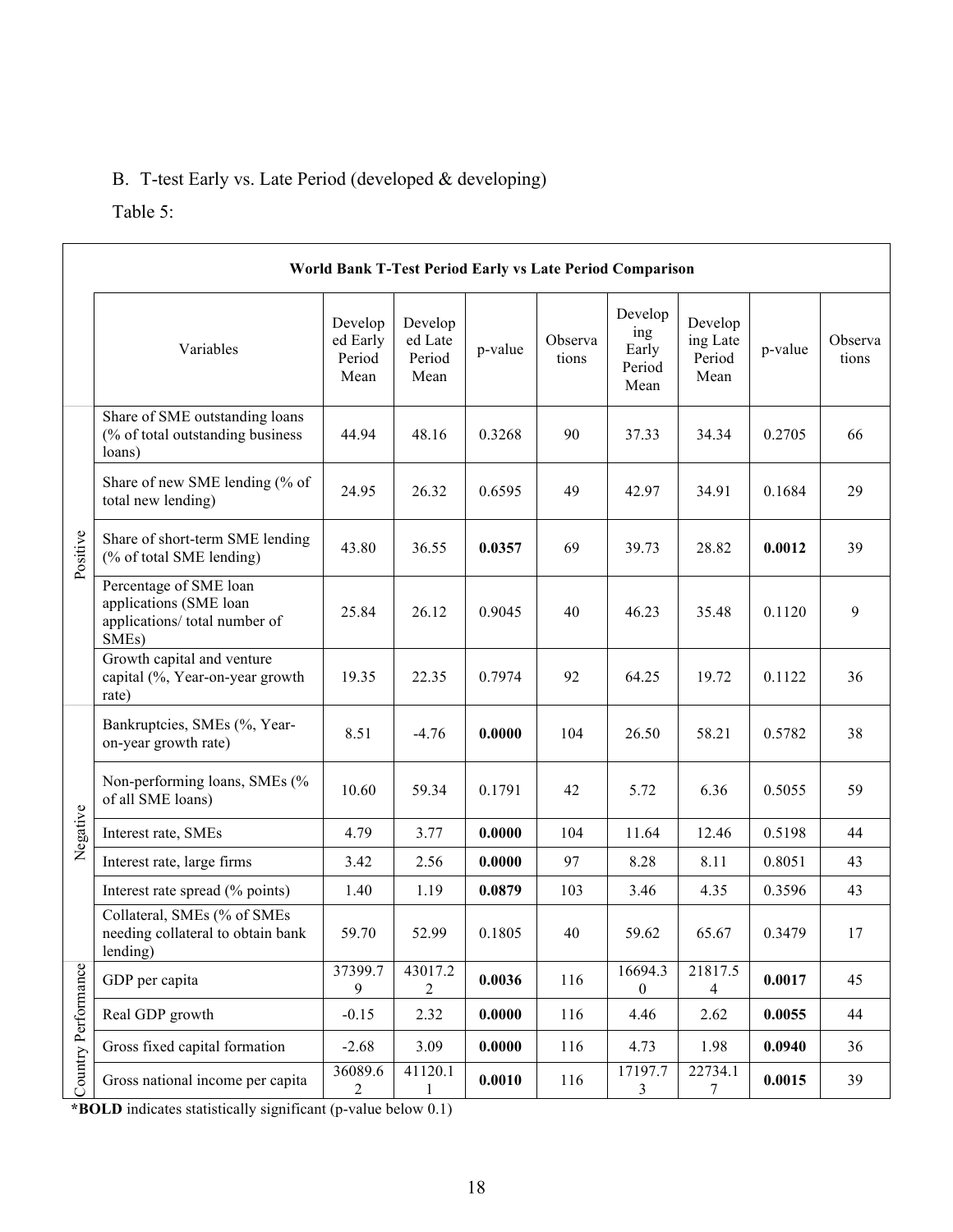Table 5 t-test results explain the change in mean over time in both developed and developing economies and tests whether they are statistically significant. I find this table incredibly surprising because developing countries have had stagnant SME growth. In country performance measures, their GDP and GNI per capita are increasing, but real GDP growth and gross fixed capital formation are decreasing from a mean of 4.73% to 2.62% and from 4.74% to 2.63%.

In the developing world, bankruptcies have sharply increased in the developing world whereas the opposite is true for the developed world. In fact, in the developed world the Early Period's mean was a growth rate of 8.51% whereas the Late Period it's -4.76%.

In the developed world interest rates have fallen dramatically which can be explained through economic recovery, however the spread between SMEs and Large firms has also statistically decreased. This is a very good thing as larger firms tend to lever their economies of scale and beat out SMEs in the market.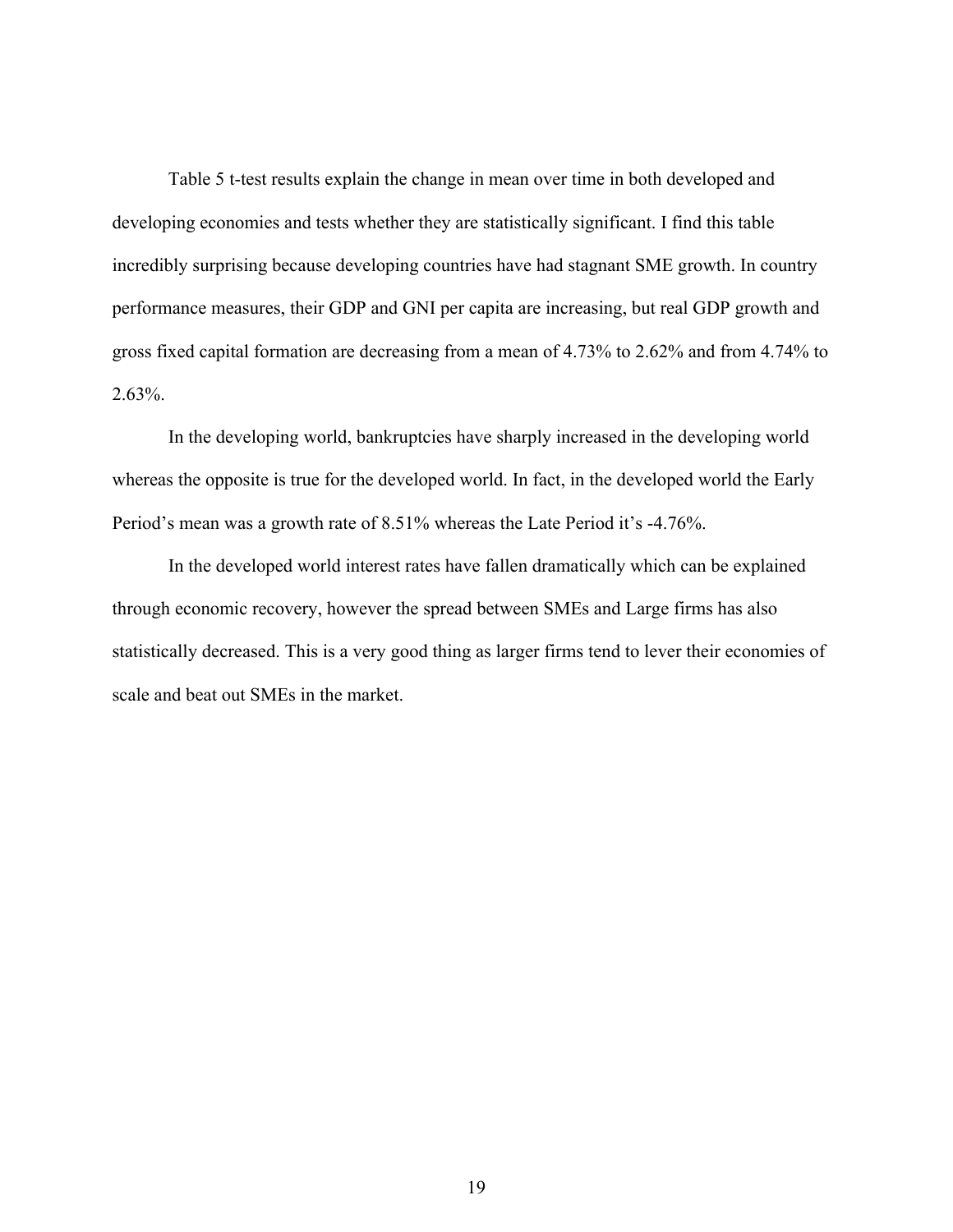## C. T-test Overall Period (free-market vs. non-free-market)

## Table 6:

|                     | <b>OECD T-Test Overall 2009-2017</b>                                                    |                             |                                     |             |              |  |  |
|---------------------|-----------------------------------------------------------------------------------------|-----------------------------|-------------------------------------|-------------|--------------|--|--|
|                     | Variables                                                                               | Free-Market<br>Overall Mean | Non-Free-<br>Market Overall<br>Mean | p-value     | Observations |  |  |
|                     | Share of SME outstanding loans<br>(% of total outstanding business<br>loans)            | 45.83                       | 33.25                               | 3.24E-07    | 257          |  |  |
|                     | Share of new SME lending (% of<br>total new lending)                                    | 25.97                       | 40.68                               | 2.98E-06    | 139          |  |  |
| Positive            | Share of short-term SME lending<br>(% of total SME lending)                             | 40.46                       | 28.31                               | 4.49E-05    | 193          |  |  |
|                     | Percentage of SME loan<br>applications (SME loan applications/<br>total number of SMEs) | 26.06                       | 42.14                               | 7.63E-07    | 111          |  |  |
|                     | Growth capital and venture capital<br>(%, Year-on-year growth rate)                     | 35.38                       | 22.56                               | 0.3323      | 112          |  |  |
|                     | Bankruptcies, SMEs (%, Year-on-<br>year growth rate)                                    | 11.01                       | 23.80                               | 0.5395      | 269          |  |  |
|                     | Non-performing loans, SMEs (%<br>of all SME loans)                                      | 32.63                       | 7.02                                | 0.1170      | 154          |  |  |
| Negative            | Interest rate, SMEs                                                                     | 4.61                        | 13.43                               | 1.76E-50    | 259          |  |  |
|                     | Interest rate, large firms                                                              | 3.19                        | 9.08                                | 1.45E-61    | 248          |  |  |
|                     | Interest rate spread (% points)                                                         | 1.42                        | 4.42                                | $1.654E-15$ | 259          |  |  |
|                     | Collateral, SMEs (% of SMEs<br>needing collateral to obtain bank<br>lending)            | 55.72                       | 62.65                               | 0.1472      | 110          |  |  |
|                     | GDP per capita                                                                          | 38256.09                    | 14392.45                            | $1.13E-24$  | 303          |  |  |
| Country Performance | Real GDP growth                                                                         | 1.55                        | 3.44                                | 0.0004      | 303          |  |  |
|                     | Gross fixed capital formation                                                           | 1.00                        | 2.29                                | 0.4151      | 303          |  |  |
|                     | Gross national income per capita                                                        | 36823.49                    | 14855.27                            | 1.46E-23    | 301          |  |  |

**\*BOLD** indicates statistically significant (p-value below 0.1)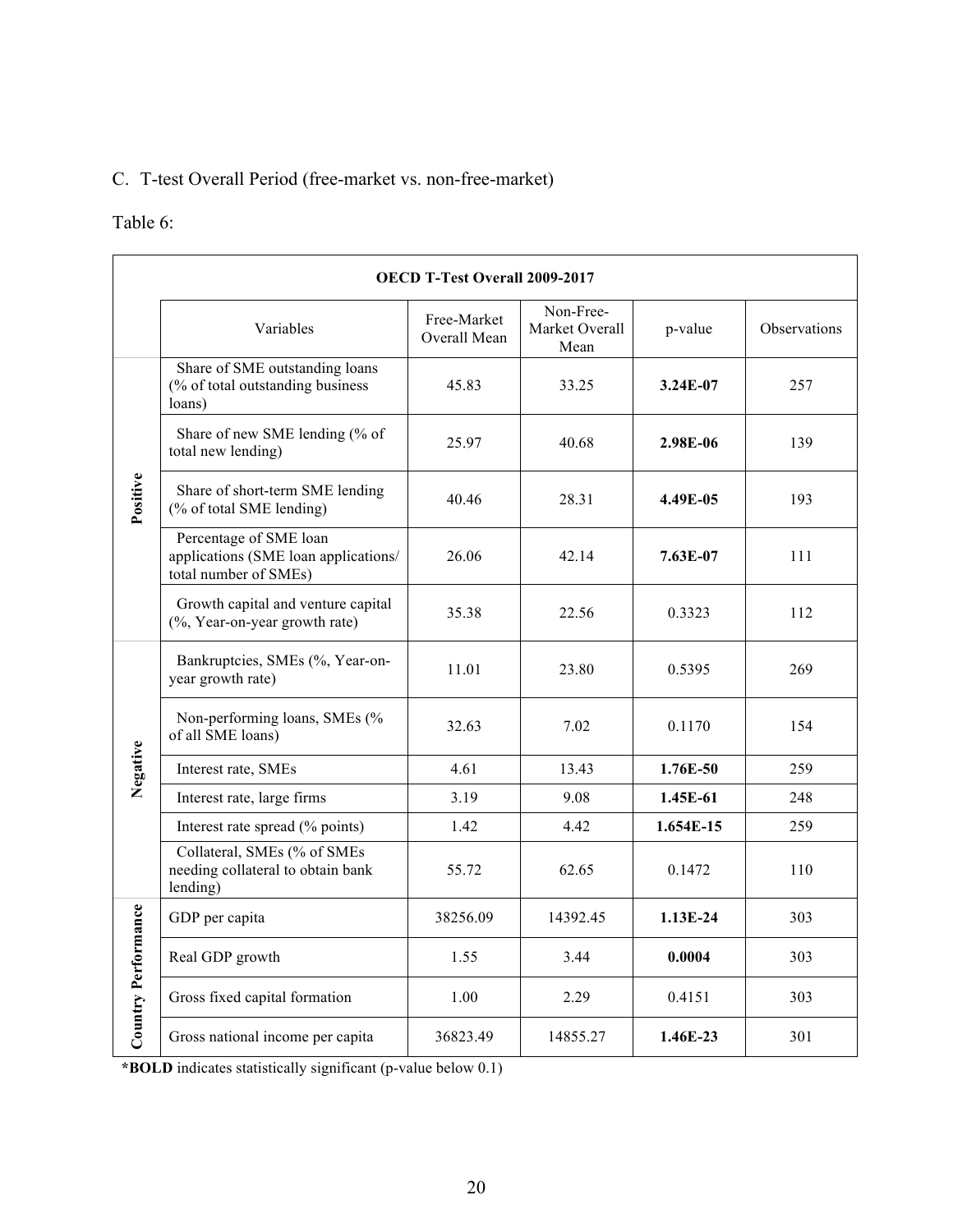Table 6 is the same analysis as the first t-table, however I know compare free market economies to non-free-market economies. Free market economies, not surprising, have more loans in general. However, the new SME loans and applications are higher in non-free-market economies. This supports the notion that SME lending growth is higher in non-free-market economies. For the negative variables, similar to Table 4, non-free-market economies have significantly higher interest rates and interest rate spreads. However, unlike with developing economies, I find no significant difference in bankruptcies and non-performing loans. While the power of the test may be limited, the mean for non-performing loans is quite a bit lower in nonfree-market economies. Examining country performance, I continue to find that the larger countries have significantly higher per capita performance, but real GDP growth is higher for non-free-market economies.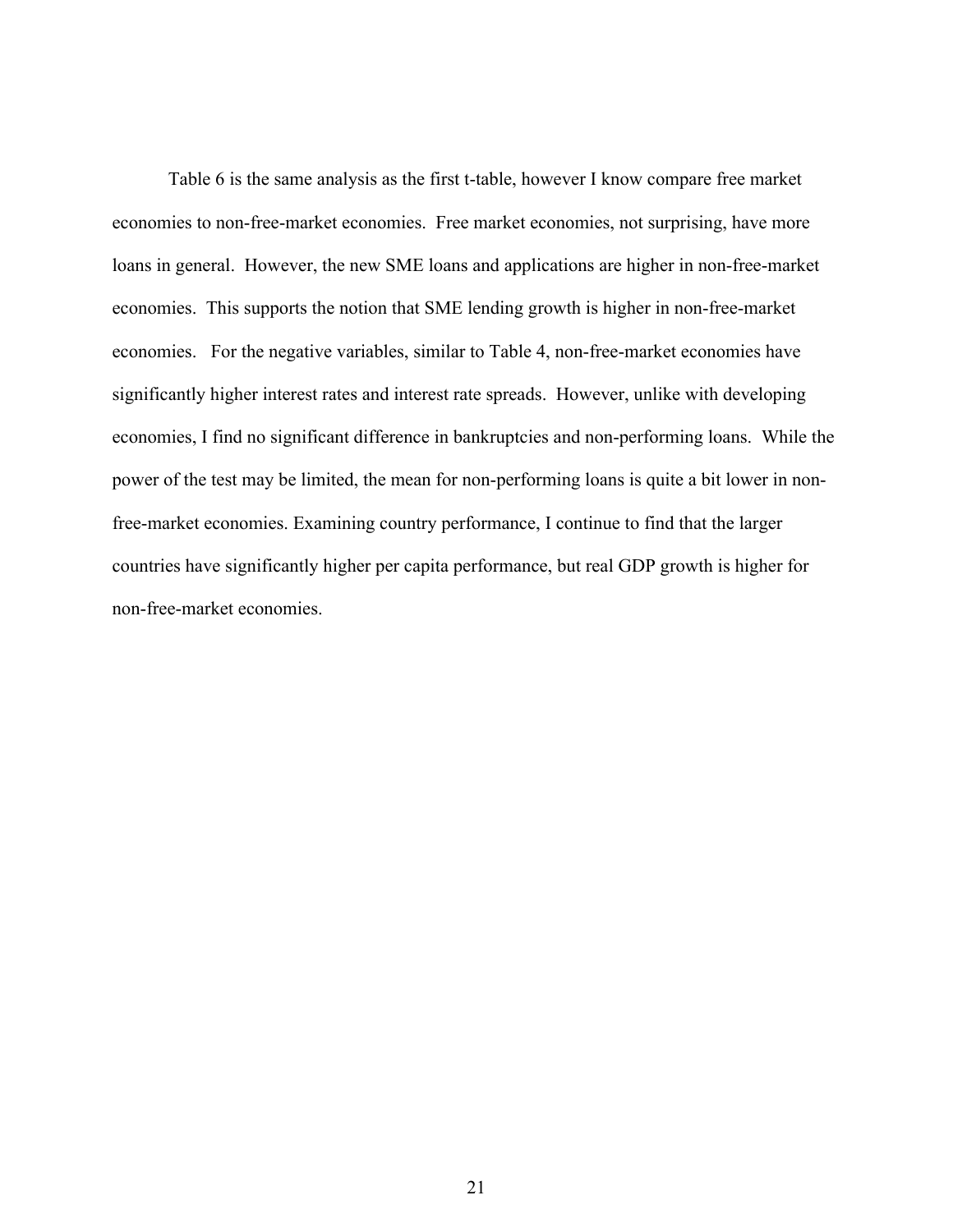## D. T-test Early vs. Late Period (free-market & non-free-market)

#### Table 7:

|                                 | <b>OECD T-Test Period Early vs Late Period Comparison</b>                                               |                                            |                                           |         |                  |                                                    |                                                   |         |                  |  |
|---------------------------------|---------------------------------------------------------------------------------------------------------|--------------------------------------------|-------------------------------------------|---------|------------------|----------------------------------------------------|---------------------------------------------------|---------|------------------|--|
|                                 | Variables                                                                                               | Free-<br>Market<br>Early<br>Period<br>Mean | Free-<br>Market<br>Late<br>Period<br>Mean | p-value | Observa<br>tions | Non-<br>Free-<br>Market<br>Early<br>Period<br>Mean | Non-<br>Free-<br>Market<br>Late<br>Period<br>Mean | p-value | Observa<br>tions |  |
|                                 | Share of SME outstanding<br>loans (% of total outstanding<br>business loans)                            | 43.81                                      | 47.34                                     | 0.2294  | 110              | 33.07                                              | 33.38                                             | 0.9051  | 46               |  |
|                                 | Share of new SME lending (%<br>of total new lending)                                                    | 24.65                                      | 26.84                                     | 0.4891  | 55               | 41.50                                              | 40.11                                             | 0.8217  | 25               |  |
| Positive                        | Share of short-term SME<br>lending (% of total SME<br>lending)                                          | 45.62                                      | 36.81                                     | 0.0047  | 80               | 29.27                                              | 27.70                                             | 0.6189  | 23               |  |
|                                 | Percentage of SME loan<br>applications (SME loan<br>applications/ total number of<br>SME <sub>s</sub> ) | 26.00                                      | 26.10                                     | 0.9638  | 41               | 39.54                                              | 43.14                                             | 0.6727  | 5                |  |
|                                 | Growth capital and venture<br>capital (%, Year-on-year<br>growth rate)                                  | 35.38                                      | 22.56                                     | 0.3323  | 112              | 10.63                                              | 14.29                                             | 0.7251  | 16               |  |
|                                 | Bankruptcies, SMEs (%, Year-<br>on-year growth rate)                                                    | 9.03                                       | 12.58                                     | 0.8501  | 119              | 200.52                                             | 13.55                                             | 0.1838  | 24               |  |
|                                 | Non-performing loans, SMEs<br>(% of all SME loans)                                                      | 8.68                                       | 47.10                                     | 0.1603  | 58               | 7.05                                               | 7.00                                              | 0.9712  | 43               |  |
| Negative                        | Interest rate, SMEs                                                                                     | 5.08                                       | 4.24                                      | 0.0067  | 112              | 13.20                                              | 13.58                                             | 0.8054  | 31               |  |
|                                 | Interest rate, large firms                                                                              | 3.67                                       | 2.84                                      | 0.0001  | 105              | 9.04                                               | 9.11                                              | 0.9282  | 30               |  |
|                                 | Interest rate spread (% points)                                                                         | 1.45                                       | 1.39                                      | 0.6941  | 111              | 4.36                                               | 4.46                                              | 0.9341  | 30               |  |
|                                 | Collateral, SMEs (% of SMEs<br>needing collateral to obtain<br>bank lending)                            | 59.46                                      | 53.50                                     | 0.2233  | 41               | 137.65                                             | 88.68                                             | 0.2952  | 16               |  |
|                                 | GDP per capita                                                                                          | 35228.7<br>$\boldsymbol{0}$                | 40721.5<br>1                              | 0.0021  | 136              | 13298.3<br>9                                       | 15297.8<br>8                                      | 0.1254  | 24               |  |
|                                 | Real GDP growth                                                                                         | 0.38                                       | 2.50                                      | 0.0000  | 136              | 4.26                                               | 2.71                                              | 0.1248  | 24               |  |
| $\mathop{\rm Commtry}\nolimits$ | Gross fixed capital formation                                                                           | $-1.61$                                    | 3.13                                      | 0.0000  | 136              | 4.27                                               | 0.56                                              | 0.1349  | $20\,$           |  |
|                                 | Gross national income per<br>capita                                                                     | 34050.4<br>6                               | 39109.1<br>3                              | 0.0005  | 136              | 13823.9<br>$\tau$                                  | 15886.5<br>7                                      | 0.1709  | 20               |  |

**\*BOLD** indicates statistically significant (p-value below 0.1)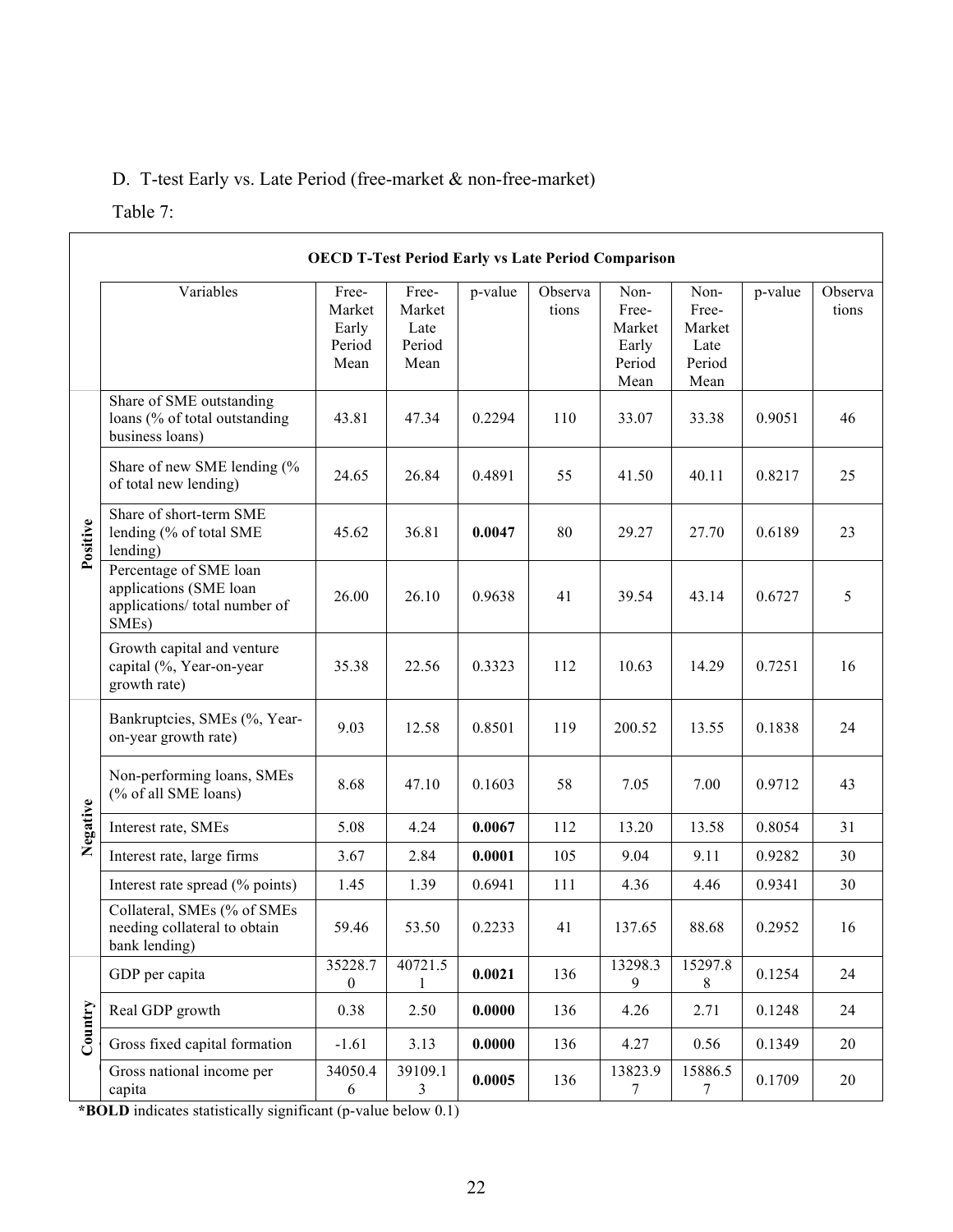From Table 7, perhaps the most interesting result is that free-market economies see significant improvement in all country performance measures. In contrast, the non-free-market countries have remained stagnant. This differs when divide the sample by developed versus developing countries. The developing countries showed a decrease in growth performance and an increase in per capita performance (Table 5). This may simply highlight the importance of how country categorization is defined.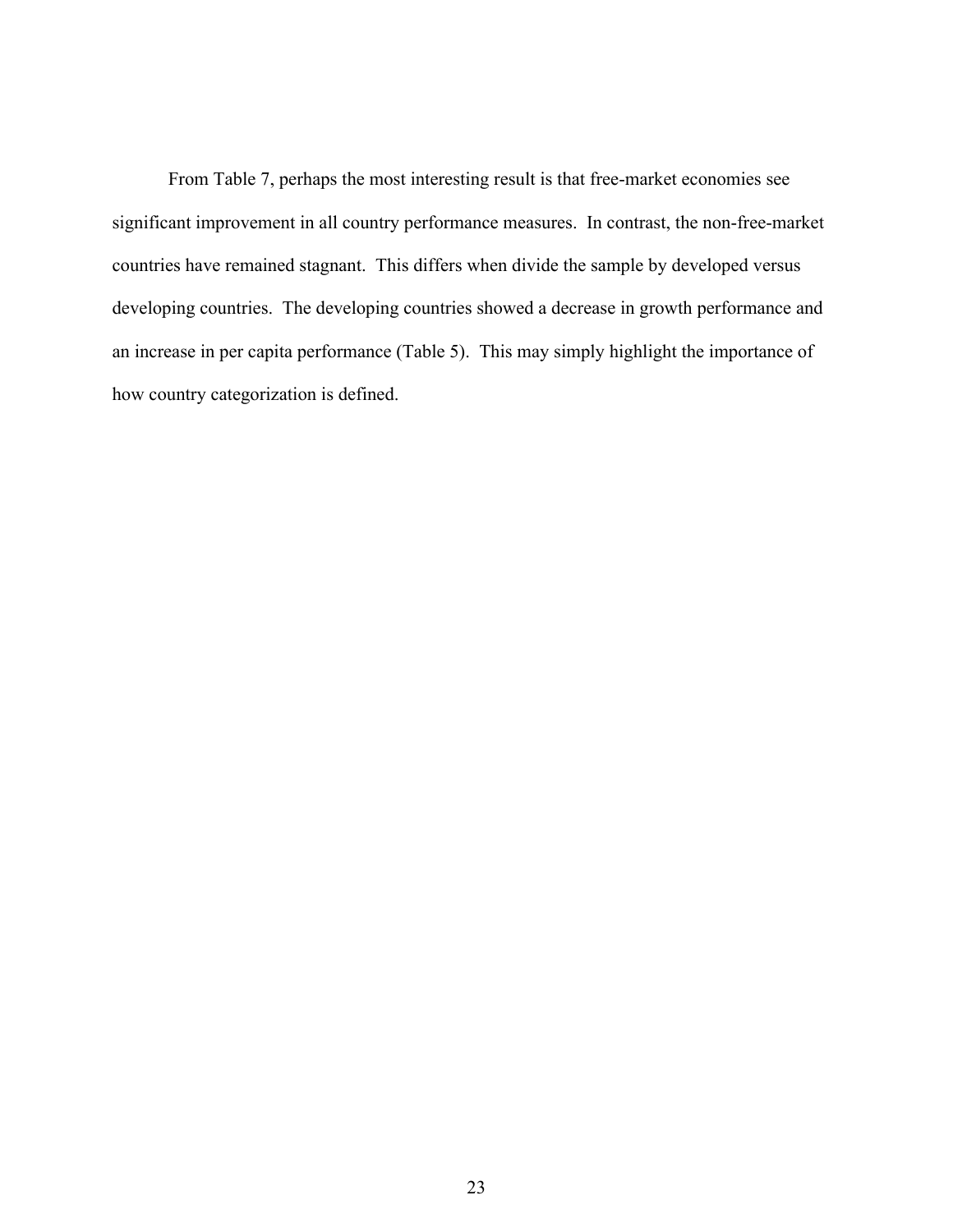## Pearson's Correlation Tests

#### E. Correlation Test World Bank developed countries

#### Table 8:

|                        | <b>World Bank Developed Countries' Pearson Correlation</b>                           |                             |                              |                                        |                                              |  |  |  |
|------------------------|--------------------------------------------------------------------------------------|-----------------------------|------------------------------|----------------------------------------|----------------------------------------------|--|--|--|
|                        |                                                                                      | <b>GDP</b><br>per<br>capita | Real<br><b>GDP</b><br>growth | Gross<br>fixed<br>capital<br>formation | Gross<br>national<br>income<br>per<br>capita |  |  |  |
|                        | GDP per capita                                                                       | 1.00                        | $0.22$ **                    | $0.21\sp{*}$                           | $0.93***$                                    |  |  |  |
| Country<br>Performance | Real GDP growth                                                                      | $0.22$ **                   | 1.00                         | $0.76^{\ast\ast}$                      | $0.20***$                                    |  |  |  |
|                        | Gross fixed capital formation                                                        | $0.21\sp{**}$               | $0.76^{\ast\ast}$            | 1.00                                   | $0.21\sp{**}$                                |  |  |  |
|                        | Gross national income per capita                                                     | $0.93***$                   | $0.20$ <sup>**</sup>         | $0.21$ **                              | 1.00                                         |  |  |  |
|                        | Share of SME outstanding loans (% of total outstanding<br>business loans)            | $-0.12$                     | 0.10                         | 0.07                                   | $-.160*$                                     |  |  |  |
|                        | Share of new SME lending (% of total new lending)                                    | $-0.46$ **                  | 0.15                         | 0.10                                   | $-0.56$ **                                   |  |  |  |
| Positive               | Share of short-term SME lending (% of total SME lending)                             | $-0.02$                     | $-0.02$                      | 0.00                                   | $-0.09$                                      |  |  |  |
|                        | Percentage of SME loan applications (SME loan applications/<br>total number of SMEs) | $-0.11$                     | 0.01                         | $-0.10$                                | $-0.12$                                      |  |  |  |
|                        | Growth capital and venture capital (%, Year-on-year growth<br>rate)                  | $-0.05$                     | 0.11                         | 0.06                                   | $-0.11$                                      |  |  |  |
|                        | Bankruptcies, SMEs (%, Year-on-year growth rate)                                     | $-0.08$                     | $-0.55***$                   | $-0.50$ <sup>**</sup>                  | $-0.12$                                      |  |  |  |
|                        | Non-performing loans, SMEs (% of all SME loans)                                      | 0.12                        | 0.00                         | 0.04                                   | 0.15                                         |  |  |  |
|                        | Interest rate, SMEs                                                                  | $-0.38$ <sup>**</sup>       | $-0.16*$                     | $-0.14$ <sup>*</sup>                   | $-0.43$ **                                   |  |  |  |
| Negative               | Interest rate, large firms                                                           | $-0.42$ **                  | $-0.23$ <sup>**</sup>        | $-0.19$ <sup>**</sup>                  | $-0.49$ **                                   |  |  |  |
|                        | Interest rate spread (% points)                                                      | $-0.16*$                    | $-0.01$                      | $-0.02$                                | $-0.15$ <sup>*</sup>                         |  |  |  |
|                        | Collateral, SMEs (% of SMEs needing collateral to obtain<br>bank lending)            | $-0.11$                     | $-0.01$                      | $-0.05$                                | $-0.13$                                      |  |  |  |
|                        | **. Correlation is significant at the 0.01 level (2-tailed).                         |                             |                              |                                        |                                              |  |  |  |
|                        | *. Correlation is significant at the 0.05 level (2-tailed).                          |                             |                              |                                        |                                              |  |  |  |

Table 8 shows that for developed countries, the negative SME variable are generally negatively correlated with performance as expected. The most suprising outcome of this study is that positive SME variables are consistent with Cravo et al studies to have a negative correlation with country performance.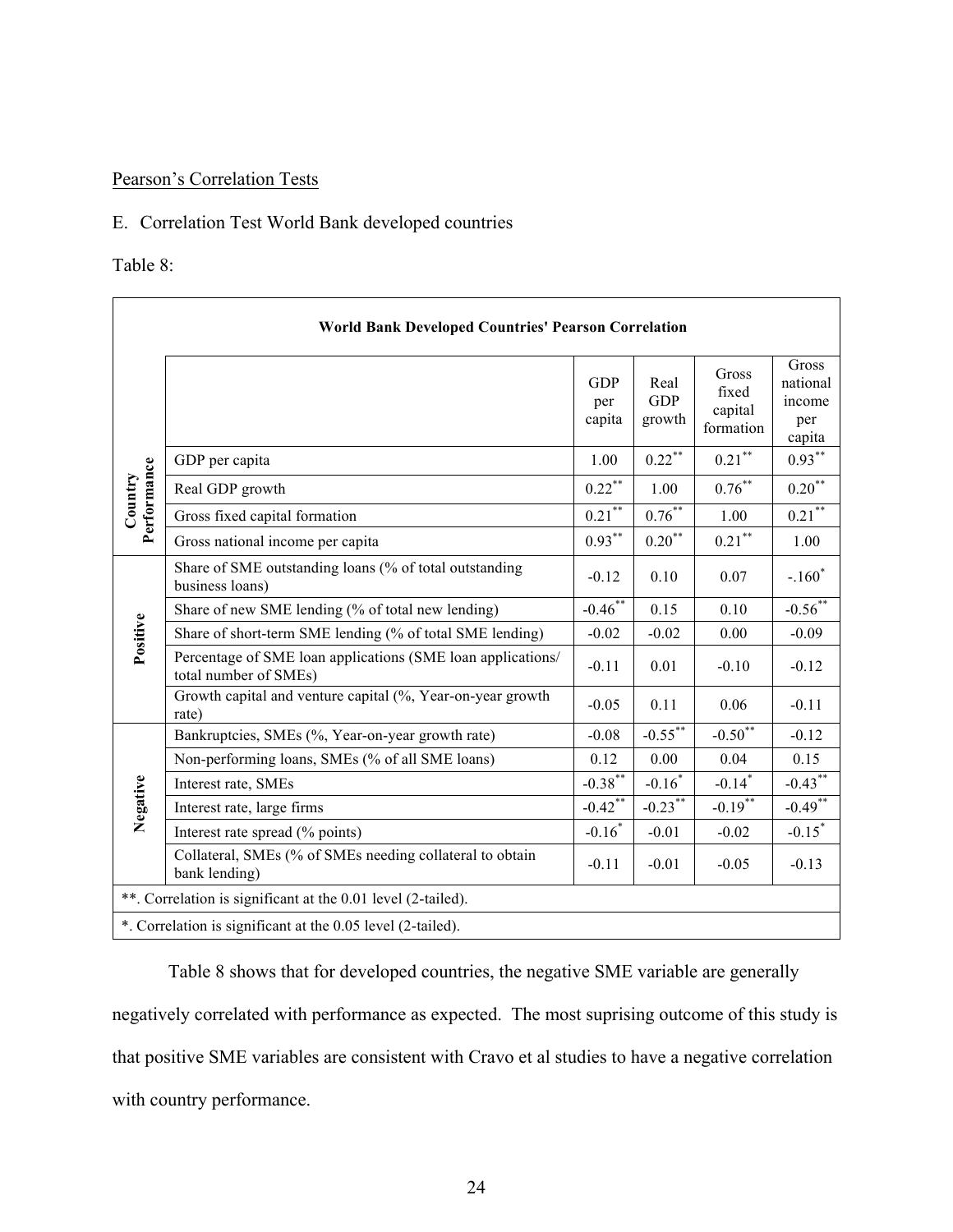### F. Correlation Test World Bank developing countries

## Table 9:

| <b>World Bank Developing Countries' Pearson Correlation</b> |                                                                                      |                       |                       |                                        |                                           |  |  |  |
|-------------------------------------------------------------|--------------------------------------------------------------------------------------|-----------------------|-----------------------|----------------------------------------|-------------------------------------------|--|--|--|
|                                                             |                                                                                      | GDP per<br>capita     | Real GDP<br>growth    | Gross<br>fixed<br>capital<br>formation | Gross<br>national<br>income<br>per capita |  |  |  |
|                                                             | GDP per capita                                                                       | 1.00                  | 0.06                  | 0.08                                   | $0.99***$                                 |  |  |  |
|                                                             | Real GDP growth                                                                      | 0.06                  | 1.00                  | $0.89***$                              | 0.17                                      |  |  |  |
| Performance<br>Country                                      | Gross fixed capital formation                                                        | 0.08                  | $0.89***$             | 1.00                                   | 0.14                                      |  |  |  |
|                                                             | Gross national income per capita                                                     | $0.99***$             | 0.17                  | 0.14                                   | 1.00                                      |  |  |  |
| Positive                                                    | Share of SME outstanding loans (% of total outstanding<br>business loans)            | $0.71^{\ast\ast}$     | $-0.02$               | 0.04                                   | $0.70^{\ast\ast}$                         |  |  |  |
|                                                             | Share of new SME lending (% of total new lending)                                    | $-0.24$               | $-0.35$               | $-0.34$                                | $-0.21$                                   |  |  |  |
|                                                             | Share of short-term SME lending (% of total SME<br>lending)                          | $0.74***$             | 0.03                  | 0.11                                   | $0.71^{\ast\ast}$                         |  |  |  |
|                                                             | Percentage of SME loan applications (SME loan<br>applications/ total number of SMEs) | $-0.94***$            | 0.41                  | 0.56                                   | $-0.93***$                                |  |  |  |
|                                                             | Growth capital and venture capital (%, Year-on-year<br>growth rate)                  | $-0.13$               | 0.20                  | 0.22                                   | $-0.17$                                   |  |  |  |
|                                                             | Bankruptcies, SMEs (%, Year-on-year growth rate)                                     | 0.00                  | $-0.06$               | $-0.07$                                | 0.00                                      |  |  |  |
|                                                             | Non-performing loans, SMEs (% of all SME loans)                                      | $-0.31***$            | $-0.22$               | $-0.31***$                             | $-0.35***$                                |  |  |  |
| Negative                                                    | Interest rate, SMEs                                                                  | $-0.66$ <sup>**</sup> | $-0.35^*$             | $-0.40^{**}$                           | $-0.71$ **                                |  |  |  |
|                                                             | Interest rate, large firms                                                           | $-0.76$ **            | $-0.08$               | $-0.20$                                | $-0.67$ **                                |  |  |  |
|                                                             | Interest rate spread (% points)                                                      | $-0.41$ <sup>**</sup> | $-0.50$ <sup>**</sup> | $-0.48$ **                             | $-0.68$ <sup>**</sup>                     |  |  |  |
|                                                             | Collateral, SMEs (% of SMEs needing collateral to obtain<br>bank lending)            | $-0.59*$              | 0.58                  | $0.69*$                                | $-0.57$                                   |  |  |  |
|                                                             | **. Correlation is significant at the 0.01 level (2-tailed).                         |                       |                       |                                        |                                           |  |  |  |
|                                                             | *. Correlation is significant at the 0.05 level (2-tailed).                          |                       |                       |                                        |                                           |  |  |  |

In Table 9, developing countries the per capita measures of performance are significantly positively correlated with the share of SME outstanding loans and short-term SME lending. However, it is negatively correlation with SME loan applications and most negative SME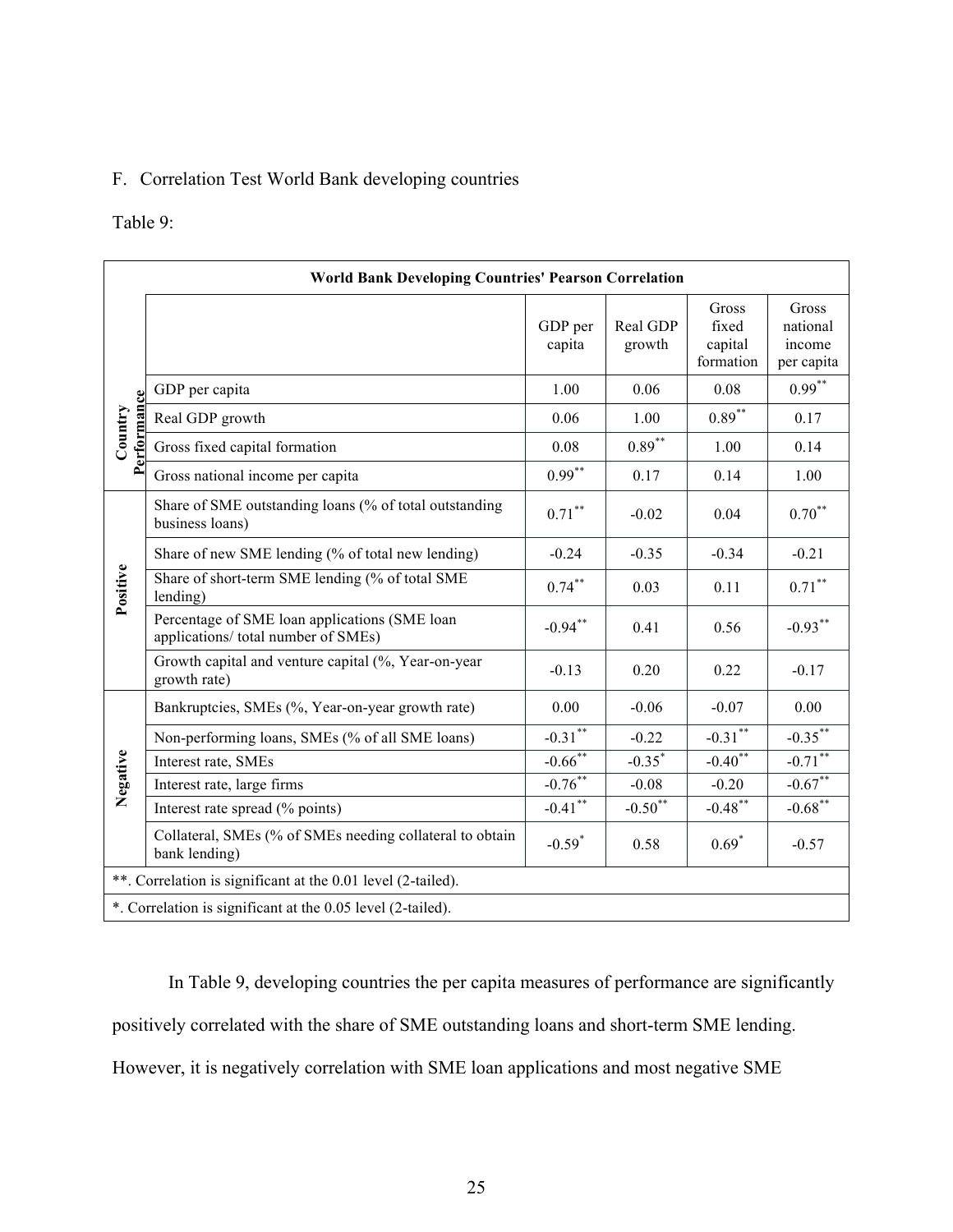variables. For the growth measures of performance, it is surprising that none of the positive SME variables are significantly correlated. For the negative SME variables, some are negatively correlated. Overall, my negative variables are consistent with my hypothesis. My positive variables have mixed results, but certainly not strongly supporting my hypotheses.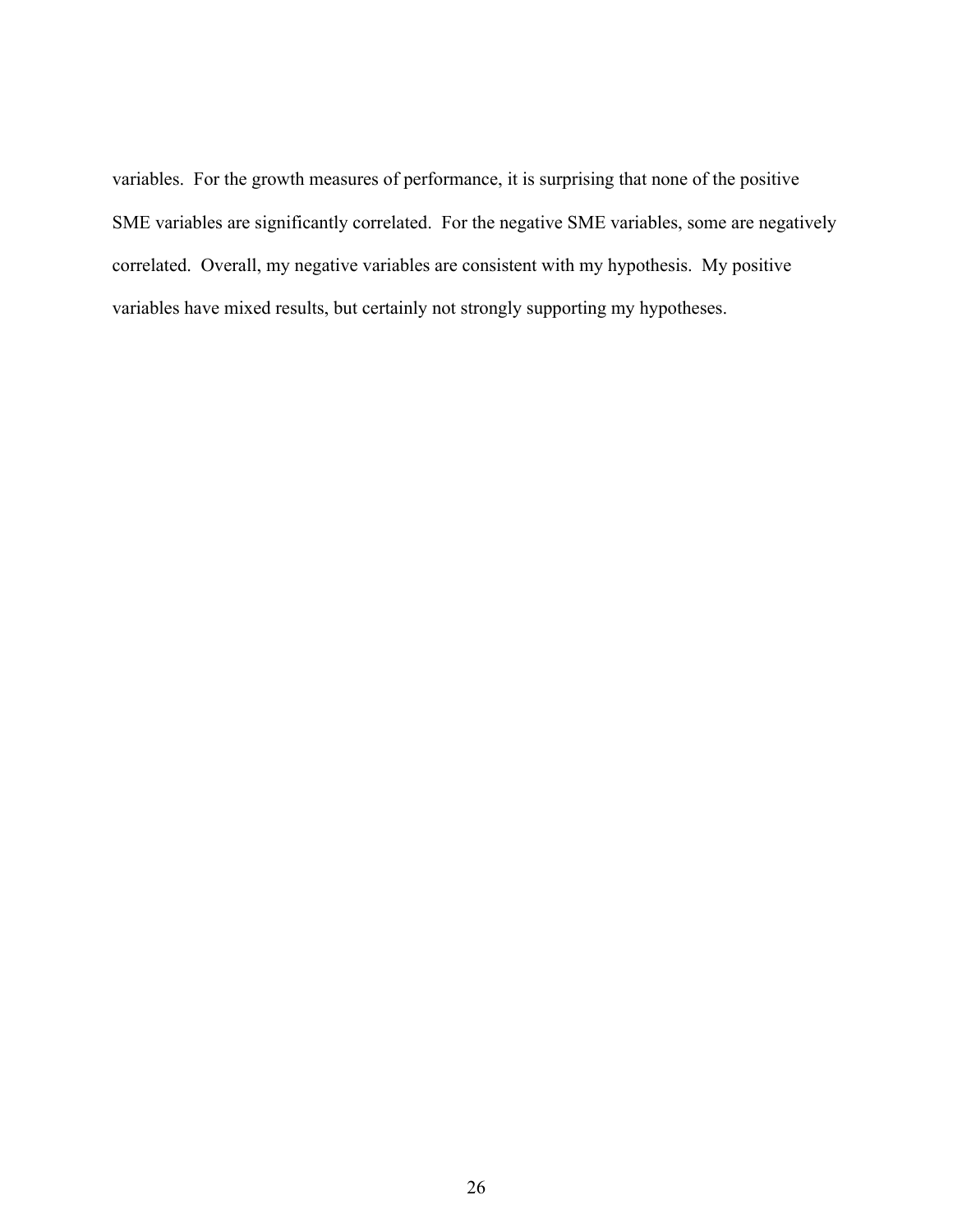## G. Correlation Test free-market countries

#### Table 10:

| <b>Free-Market Pearson Correlation</b>                       |                                                                                      |                      |                              |                                        |                                           |  |  |  |
|--------------------------------------------------------------|--------------------------------------------------------------------------------------|----------------------|------------------------------|----------------------------------------|-------------------------------------------|--|--|--|
|                                                              |                                                                                      | GDP per<br>capita    | Real<br><b>GDP</b><br>growth | Gross<br>fixed<br>capital<br>formation | Gross<br>national<br>income<br>per capita |  |  |  |
| Country Performance                                          | GDP per capita                                                                       | 1.00                 | $-0.46$ **                   | $-0.29$                                | $1.00***$                                 |  |  |  |
|                                                              | Real GDP growth                                                                      | $-0.46$ **           | 1.00                         | $0.91***$                              | $-0.41$ **                                |  |  |  |
|                                                              | Gross fixed capital formation                                                        | $-0.29$              | $0.91***$                    | 1.00                                   | $-0.19$                                   |  |  |  |
|                                                              | Gross national income per capita                                                     | $1.00***$            | $-0.41$ **                   | $-0.19$                                | 1.00                                      |  |  |  |
| Positive<br>Negative                                         | Share of SME outstanding loans (% of total outstanding<br>business loans)            | $-0.19$              | $0.41^{\ast\ast}$            | 0.01                                   | $-0.47$ **                                |  |  |  |
|                                                              | Share of new SME lending (% of total new lending)                                    | $-0.47$ <sup>*</sup> | $0.46*$                      | $-0.18$                                | $-0.46$ <sup>*</sup>                      |  |  |  |
|                                                              | Share of short-term SME lending (% of total SME lending)                             | 0.16                 | $0.42$ <sup>*</sup>          | 0.14                                   | $-0.06$                                   |  |  |  |
|                                                              | Percentage of SME loan applications (SME loan applications/<br>total number of SMEs) | 0.27                 | $0.69*$                      | 0.61                                   | 0.10                                      |  |  |  |
|                                                              | Growth capital and venture capital (%, Year-on-year growth<br>rate)                  | $-0.13$              | 0.08                         | 0.05                                   | $-0.14$                                   |  |  |  |
|                                                              | Non-performing loans, SMEs (% of all SME loans)                                      | $0.75***$            | $-0.52$ **                   | $-0.39$ **                             | $0.79***$                                 |  |  |  |
|                                                              | Interest rate, SMEs                                                                  | 0.12                 | $-0.77$ **                   | $-0.69$ **                             | 0.06                                      |  |  |  |
|                                                              | Interest rate, large firms                                                           | 0.10                 | $-0.62$ <sup>**</sup>        | $-0.65$ **                             | $0.47*$                                   |  |  |  |
|                                                              | Interest rate spread (% points)                                                      | 0.11                 | $-0.67$ **                   | $-0.50$ <sup>**</sup>                  | $-0.19$                                   |  |  |  |
|                                                              | Collateral, SMEs (% of SMEs needing collateral to obtain bank<br>lending)            | 0.26                 | $-0.83***$                   | $-0.36$                                | 0.29                                      |  |  |  |
|                                                              | Bankruptcies, SMEs (%, Year-on-year growth rate)                                     | $-0.12$              | $-0.23$                      | $-0.09$                                | $-0.12$                                   |  |  |  |
| *. Correlation is significant at the 0.05 level (2-tailed).  |                                                                                      |                      |                              |                                        |                                           |  |  |  |
| **. Correlation is significant at the 0.01 level (2-tailed). |                                                                                      |                      |                              |                                        |                                           |  |  |  |

This table shows a fairly stark contrast between Table 8, since the Free-Market country list is much more highly correlated with the growth performance metrics rather than per capita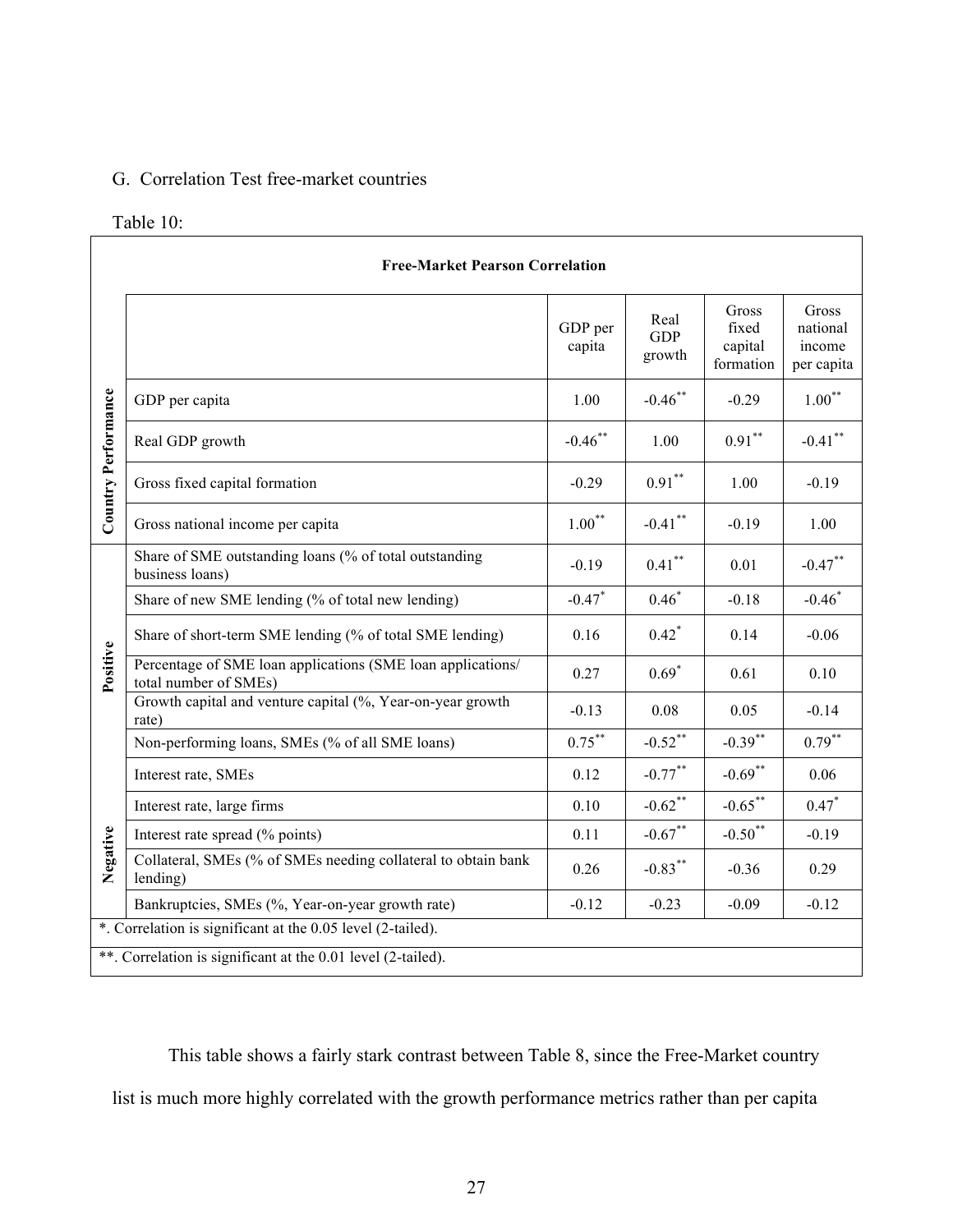performance. Additionally, the positive SME variables have a positive correlation with the growth performance and the negative SME variables have a negative correlation with the growth performance, which as was originally hypothesized.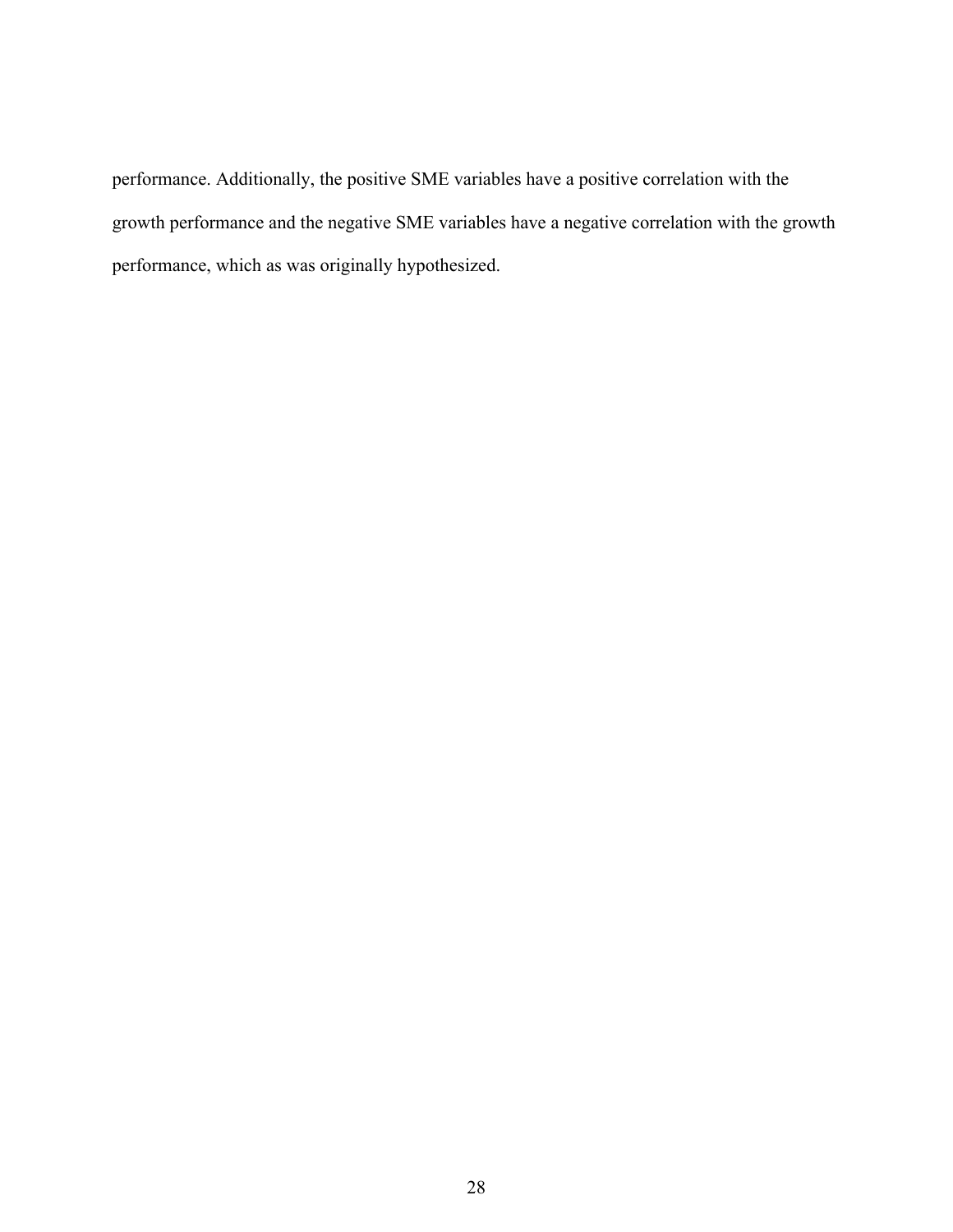## H. Correlation Test non-free-market countries

## Table 11:

| <b>Non-Free-Market Countries Pearson Correlation</b>         |                                                                                      |                             |                              |                                        |                                              |  |  |  |
|--------------------------------------------------------------|--------------------------------------------------------------------------------------|-----------------------------|------------------------------|----------------------------------------|----------------------------------------------|--|--|--|
|                                                              |                                                                                      | <b>GDP</b><br>per<br>capita | Real<br><b>GDP</b><br>growth | Gross<br>fixed<br>capital<br>formation | Gross<br>national<br>income<br>per<br>capita |  |  |  |
|                                                              | GDP per capita                                                                       | 1.00                        | $0.12^*$                     | $0.15***$                              | $0.94***$                                    |  |  |  |
| Country Performance                                          | Real GDP growth                                                                      | $0.12^*$                    | 1.00                         | $0.78^{\ast\ast}$                      | 0.09                                         |  |  |  |
|                                                              | Gross fixed capital formation                                                        | $0.15***$                   | $0.78^{\ast\ast}$            | 1.00                                   | $0.14*$                                      |  |  |  |
|                                                              | Gross national income per capita                                                     | $0.94***$                   | 0.09                         | $0.14*$                                | 1.00                                         |  |  |  |
|                                                              | Share of SME outstanding loans (% of total outstanding business<br>loans)            | 0.01                        | 0.07                         | 0.06                                   | $-0.02$                                      |  |  |  |
|                                                              | Share of new SME lending (% of total new lending)                                    | $-0.40$ <sup>**</sup>       | 0.11                         | 0.05                                   | $-0.45$ **                                   |  |  |  |
| Positive                                                     | Share of short-term SME lending (% of total SME lending)                             | $-0.02$                     | 0.01                         | 0.02                                   | $-0.08$                                      |  |  |  |
|                                                              | Percentage of SME loan applications (SME loan applications/<br>total number of SMEs) | $-0.11$                     | 0.00                         | $-0.10$                                | $-0.12$                                      |  |  |  |
|                                                              | Growth capital and venture capital (%, Year-on-year growth rate)                     | $-0.12$ <sup>*</sup>        | $0.15***$                    | 0.11                                   | $-0.17$ <sup>**</sup>                        |  |  |  |
|                                                              | Bankruptcies, SMEs (%, Year-on-year growth rate)                                     | $-0.08$                     | $-0.05$                      | $-0.07$                                | $-0.10$                                      |  |  |  |
|                                                              | Non-performing loans, SMEs (% of all SME loans)                                      | 0.14                        | $-0.02$                      | 0.02                                   | $0.16*$                                      |  |  |  |
|                                                              | Interest rate, SMEs                                                                  | $-0.47$ **                  | $-0.08$                      | $-0.12$                                | $-0.54$ **                                   |  |  |  |
| Negative                                                     | Interest rate, large firms                                                           | $-0.50$ <sup>**</sup>       | $-0.14$ <sup>*</sup>         | $-0.15*$                               | $-0.57$ **                                   |  |  |  |
|                                                              | Interest rate spread (% points)                                                      | $-0.27$ **                  | 0.01                         | $-0.04$                                | $-0.30$ <sup>**</sup>                        |  |  |  |
|                                                              | Collateral, SMEs (% of SMEs needing collateral to obtain bank<br>lending)            | $-0.11$                     | $-0.01$                      | $-0.04$                                | $-0.14$                                      |  |  |  |
| *. Correlation is significant at the 0.05 level (2-tailed).  |                                                                                      |                             |                              |                                        |                                              |  |  |  |
| **. Correlation is significant at the 0.01 level (2-tailed). |                                                                                      |                             |                              |                                        |                                              |  |  |  |

Table 11 is extremely similar to its counterpart in the developing world (Table 9). This is surprising because there are markedly different relationships between the Free-Market and the Developed World.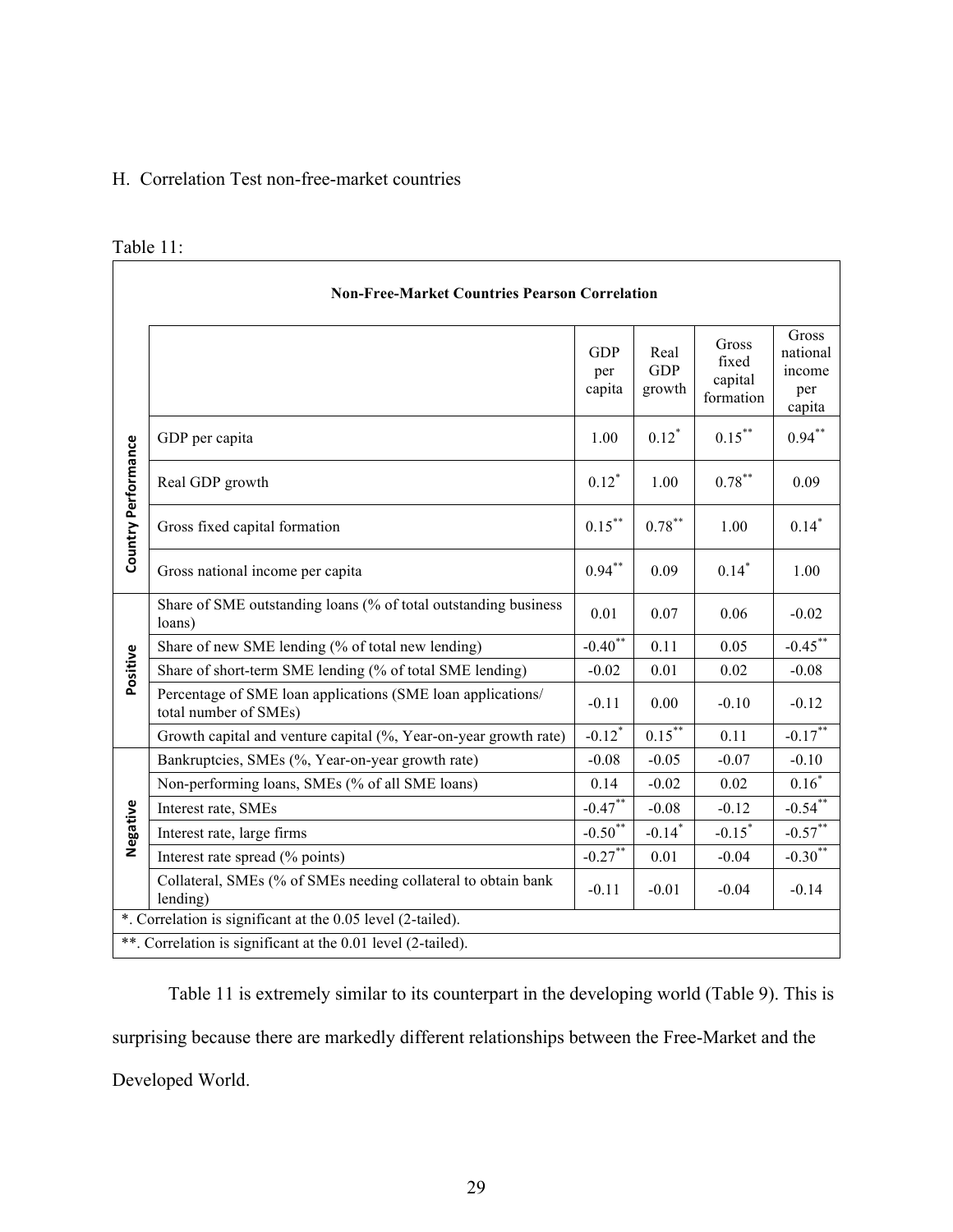#### **CONCLUSION**

In conclusion, SMEs operating in developing countries are more likely to be creditconstrained and pay significantly higher interest rates than their counterparts in high-income countries. In my period analysis over time, in developed countries there is a statistically significant difference between the early and late periods of SME activity, while in developing countries, activity has remained stagnant over the last 10 years.

Unlike my original hypothesis surmised, SMEs access to credit in developed countries has increased between the early and late periods, while SMEs access to credit in developing countries is remained virtually unchanged (understood through the comparison of 2009-2012 Early vs 2013-2017 Late time periods).

The difference in interest rate spreads between SMEs and Large Firms is clearly statistically significant between developing and developed countries. SMEs in both developing countries and non-free-market countries have significantly limited access to credit compared to their counterparts.

Free-market economies are highly correlated with the growth performance metrics in contrast with developed countries which are highly correlated with per capita country performance. Additionally, in a Free-Market, the positive SME variables have a positive correlation with the growth performance and the negative SME variables have a negative correlation with the growth performance, which as was originally hypothesized. for developed countries, the negative SME variable are generally negatively correlated with performance as expected. The most surprising outcome of this study is that positive SME variables have a negative correlation with country performance. Although there is not enough evidence to support

30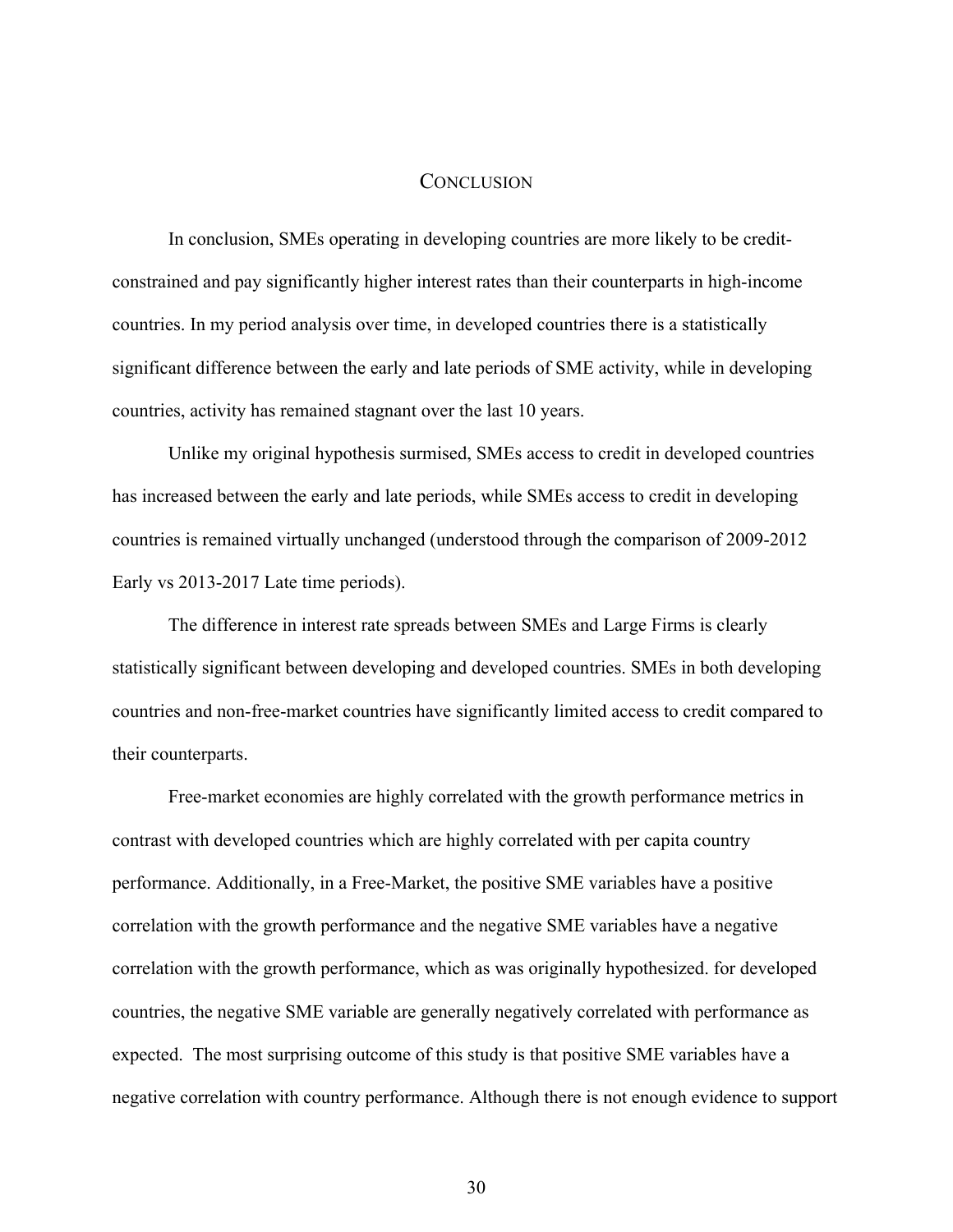causation, further research should be done to better understand what the differences are between developed countries and free-market economies and why the results could be so drastically diverse.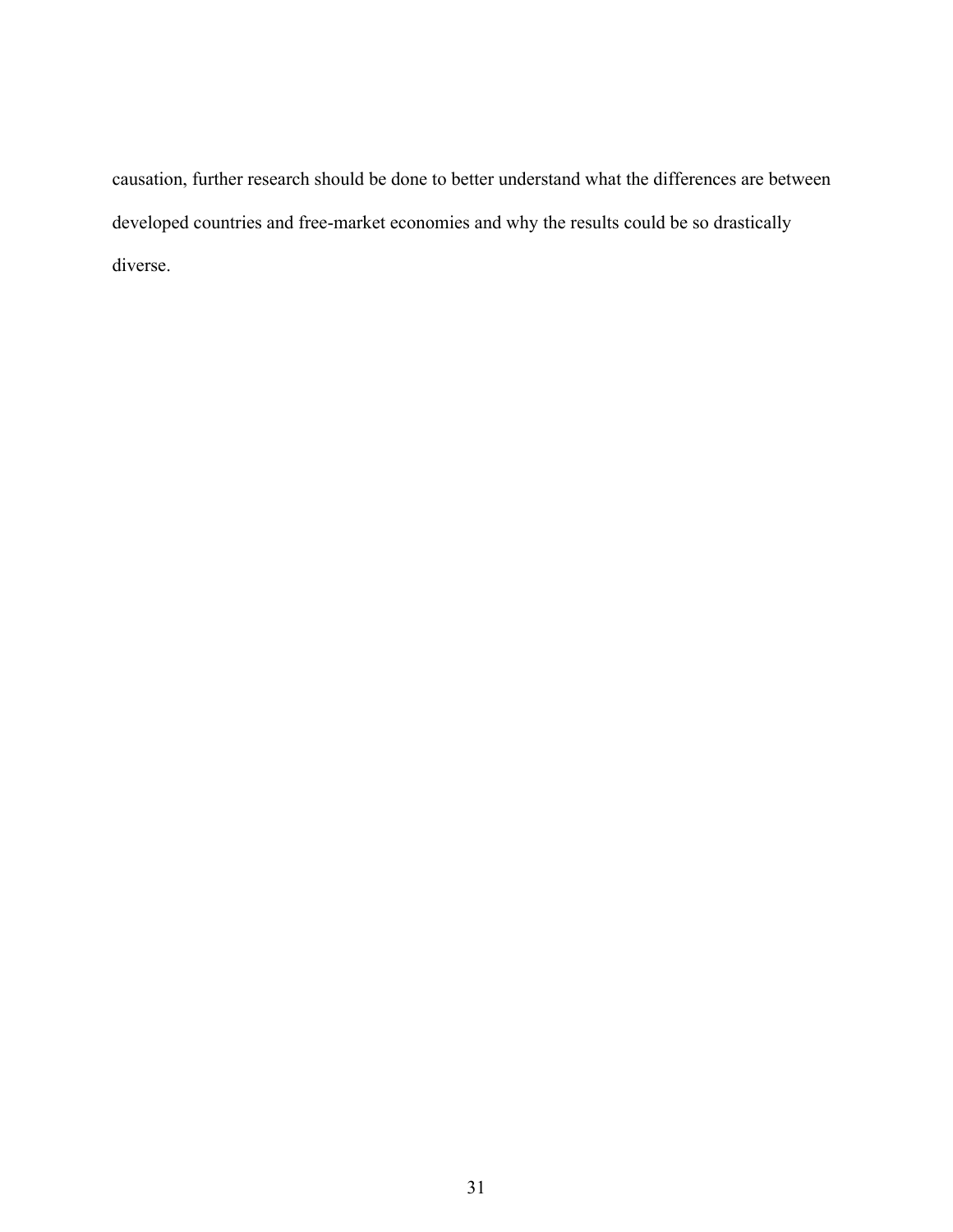#### REFERENCES

- Ardic, Oya Pinar Mylenko, Nataliya Saltane, Valentina. (2011). Small and medium enterprises: A cross-country analysis with a new data set The World Bank. doi:10.1596/1813-9450- 5538 Retrieved from https://doi.org/10.1596/1813-9450-5538
- Ayyagari, M., Beck, T., & Demirguc-Kunt, A. (2007). Small and Medium Enterprises across the Globe. Small Business Economics, 29(4), 415-434. Retrieved from www.jstor.org/stable/40229581
- Beck, T., Demirguc-Kunt, A., & Levine, R. (2005a). SMEs, Growth, and Poverty: Cross-Country Evidence. Journal of Economic Growth, 10(3), 199-229. Retrieved from www.jstor.org/stable/40216076
- Beck, T., A. Demirgiic-Kunt and V. Maksimovic (2005b), 'Financial and Legal Constraints to Firm Growth: Does Firm Size Matter', Journal of Finance 60, 137-179.
- Beck, T., Levine, R., Loayza, N., (2000). Finance and the sources of growth. Journal of Financial Economics, 58, 261--300.
- Boot, A. (2000) Relationship Banking: What Do We Know? Journal of Financial Intermediation 9, 7-25.
- Cravo, T., Gourlay, A., & Becker, B. (2012). SMEs and regional economic growth in Brazil. Small Business Economics, 38(2), 217-230. Retrieved from www.jstor.org/stable/41410013
- Cziráky, D., Tišma, S., & Pisarovic, A. (2005). Determinants of the Low SME Loan Approval Rate in Croatia. Small Business Economics, 25(4), 347-372. Retrieved from www.jstor.org/stable/40229401